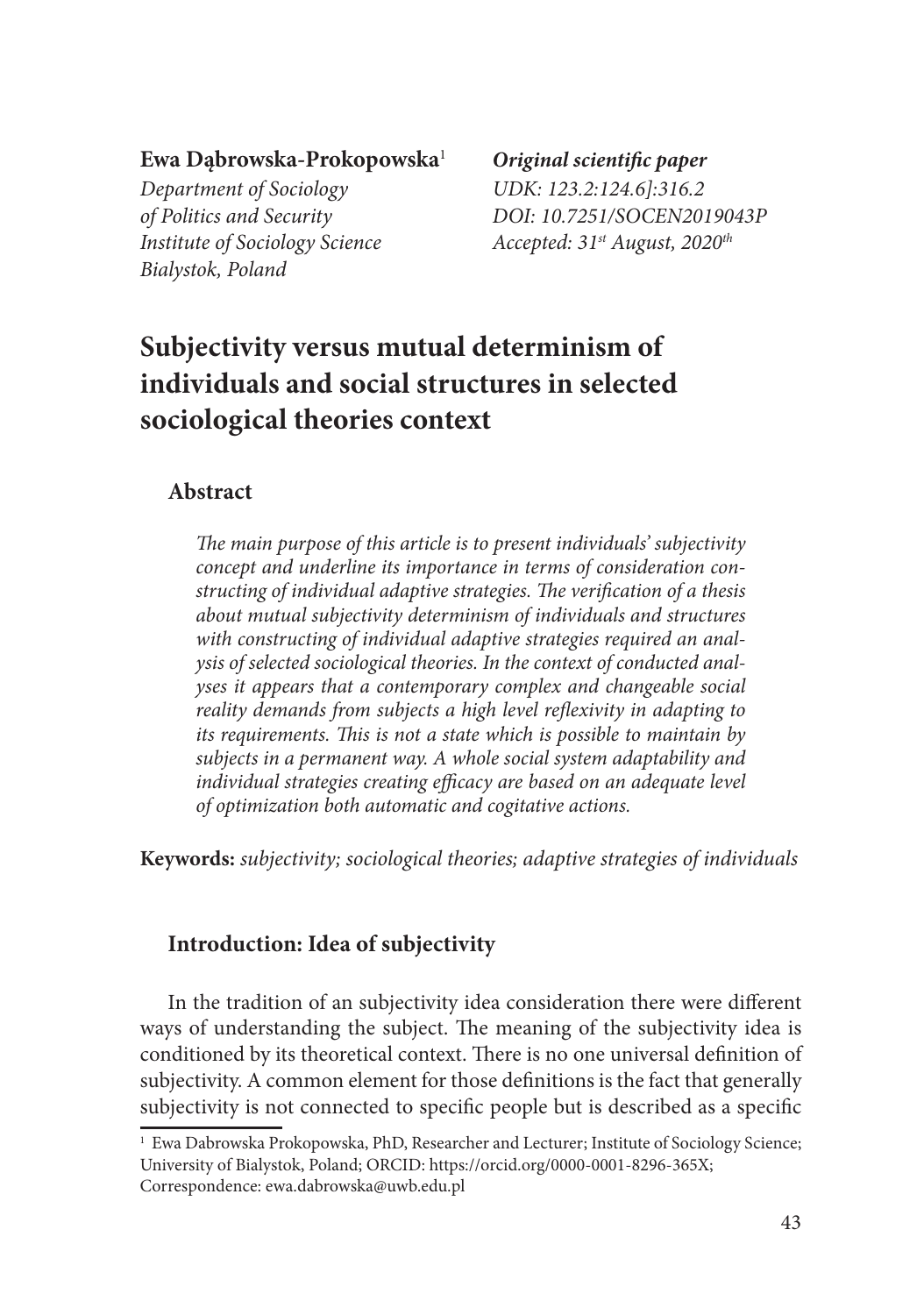feature of an abstract actor. Subjectivity serves as a tool to describe relations among actors with potential and social structures requirements. Individual subjectivity is always identified with social subjectivity<sup>2</sup>. A subject, having a certain scope of freedom of acting, directs them to influencing social relations in which he/she participates in and indirectly to a social structure itself $\cdot$ . An actor is a person who fulfills many social roles which means he/she acts according to his/her own will but at the same time functions in relation to a community as a whole. This acting is focused on one's self-development and permanent broadening one's subjectivity. Therefore it must be focused on a social world change.<sup>4</sup>

Subjectivity is in contradiction to passivity, defined as conformist and passive performance of all social structure requirements<sup>5</sup>. An actor functions in structurally defined conditions being a limit of his/her potential freedom of acting6 . Subjectivity is not identical with anarchy, negation of social structures or social order existing<sup>7</sup>. It is a certain potential to active performance directed at reproduction of existing game rules or their change in a situation when they are perceived as ineffective or threatening. It is therefore a potential which is activated by individuals in certain circumstances. However, an actor who is a subject is not free from ritual acting. A difference between a subject and an object comes from the fact that a subject is aware he/she can take an effective action and this action has sense. At the same time this is a belief that social structures in which an individual functions are also subjective and accept the change of their game rules through active subjects performance.

A contradiction to subjectivity is an alienation idea which according to *Krzysztof Korzeniowski* consists of four elements: helplessness, senselessness, anomie and isolation.<sup>8</sup> In the psychological aspect we deal with an individual feeling of inability to influence on the surrounding reality and a feeling of frustration resulting from a lack of game rules understanding. In case of ina-

<sup>&</sup>lt;sup>2</sup> Andrea Strazzoni, ,Subjectivity and individuality: Two strands in early modern philosophy: Introduction', *Societate si Politica*, Vol. 9 (1), 2015, p. 5–9, p. 5

<sup>3</sup> Ross Macmillan, 'Constructing Adulthood': Agency and Subjectivity in the Transition to Adulthood', *Advances in Life Course Research,* Vol. 11, 2006, p. 3-29

<sup>4</sup> Piotr Buczkowski, Ryszard Cichocki*, Podmiotowość: możliwość, rzeczywistość, konieczność* (Poznan: Nakom, 1989), p. 47

<sup>5</sup> Robert K. Merton, 'Social Structure and Anomie', *American Sociological Review*, Vol. 3 (5), 1938, p. 672-682

<sup>&</sup>lt;sup>6</sup> Steven Hitlin S., Glen Elder "Agency: An empirical model of an abstract concept", Advances *in Life Course Research*, Vol. 11, 2006, p. 33–67, p. 40

<sup>7</sup> Margaret Scotford Archer, 'Morphogenesis versus structuration: On combining structure and action', *The British Journal of Sociology*, Vol. 33, 1982, p. 455–483

<sup>8</sup> Krzysztof Konarzewski, *Między rewolucją a normalnością. Rzecz o alienacji politycznej na przełomie dekad* (Warsaw: PWN, 1999), p. 63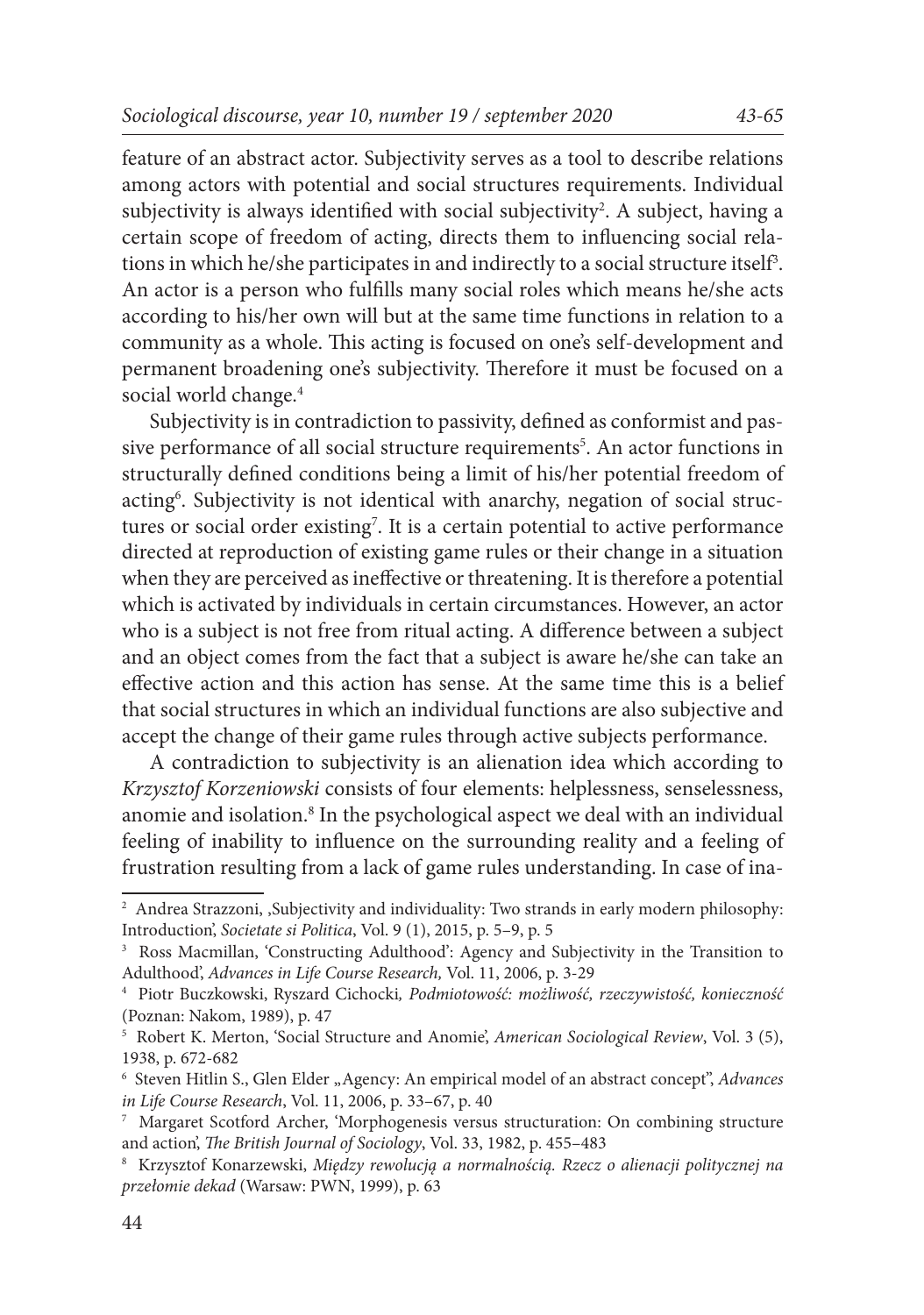bility to interpret system requirements and perceiving them by an individual as contradictory or unreal an additional element of alienation is a feeling of senselessness of the surrounding reality. In individuals' behavior an alienation manifests itself through acting strategies targeted at surviving in unfavorable and obscure social conditions. An effect of long-term functioning in social situations in which an individual has no control results in shaping a strong learned attitude of helplessness. According to *Mirosława Marody* the learned attitude of helplessness is transferred to other situations and results in one's inability to act where one's own initiative is required9 . The attitude mentioned above is additionally reinforced by fear of responsibility and threatening created by constantly changing game rules and functioning within the society where there are no clear criteria of judging one's acting. As a result we can say that individuals' and structures' subjectivity are closely related.

Analyzing the above considerations concerning alienation<sup>10</sup> it is necessary to refer to two levels of individuals' subjectivity: external and internal aspects. External subjectivity is an individual' feeling of influence on the surrounding reality. It is related to an effect motivating need relying on aspiration to bring, in the social environment of an individual, the results one's aimed at. An individual subjectivity feeling appears when an influence level is compatible with a personal standard. Then a stable feeling of subjectivity occurs which becomes an integral element of 'my own self'.<sup>11</sup> Subjectivity is defined by such four features as: feeling of effectiveness, feeling of sense, feeling of eunomia and feeling of identification. It is worth mentioning that no man has identical subjectivity in all spheres of a social life. Specifics and a different institutions' openness level cause that for example in a professional sphere an individual may feel as a stronger subject than in a political sphere.

### **Subjects' and social structures determinism versus individual adaptive strategies building concept in contemporary complex reality**

In contemporary sociology an integrating approach dominates. It is characterized by a combination of a macro- and micro-sociological perspective. Its purpose has been to limit a phenomenon of a division of sociology as a sci-

<sup>9</sup> Mirosława Marody, Sens zbiorowy a stabilność i zmiana ładu społecznego, *Kultura i Społeczeństwo*, Vol. 33(1), 1989, p. 51-70, p. 62

<sup>&</sup>lt;sup>10</sup> Melvin Seeman, On The Meaning of Alienation, *American Sociological Review*, Vol. 24 (6), 1959, p. 783-791

<sup>11</sup> Wiesława Sotwin, *Podmiotowość w sferze politycznej, czyli pragmatyzm-pryncypializm*, Warsaw: Scholar, 2003, p. 16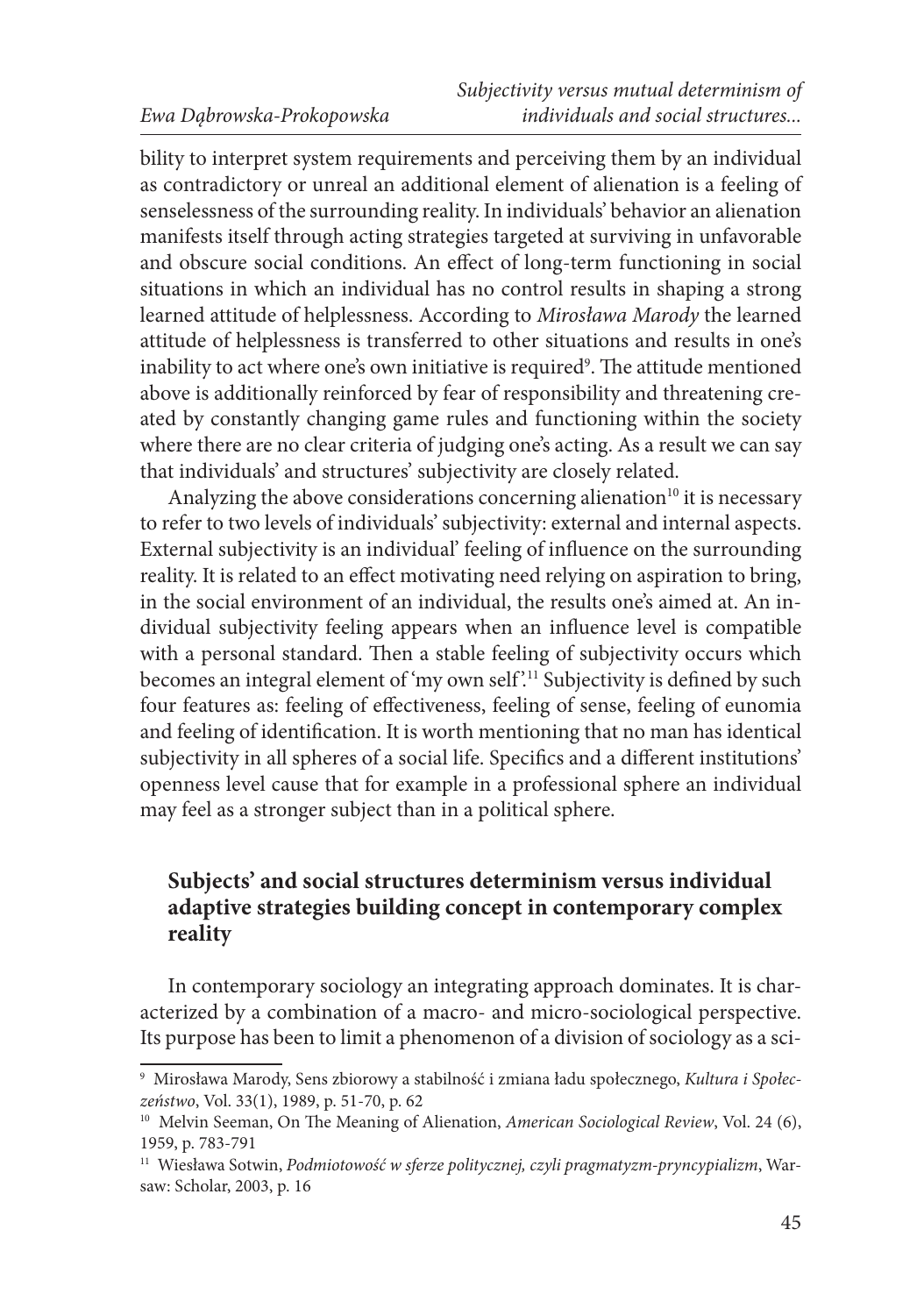ence into two different exploratory perspectives. An idea of two sociologies was introduced by *Pamela Nixon* in the 60's<sup>12</sup>, and then popularized by *Alan Dewe*13. This however generates a series of problems. Integrating theories focus on mutual connections largely skipping what is to be related and how in a contemporary complex world connections among subjects and a social structure are constructed<sup>14</sup>. It must be underlined that theories integrating micro- and macro-level perspectives often emphasize only one of the two sides, noticing its significant superiority. For example an integrating theory arising from a subject's perspective is *Randall Collins'*15 theory and from a social structure level perspective a *Jeffrey Alexander's* theory<sup>16</sup>. However, there are attempts to standardize theories where an emphasis on a connection between mutual individual determinism and a social structure is crucial, and recognizing networking, complexity and nonlinearity of a contemporary society development at the same time. Integrating theories of this type mainly base on social physics, applying to such a social reality model where specified events being a continuous effect of strategic interactions among subjects functioning in a particular structural order, generate often unpredictable serious changes eg. global financial crises<sup>17</sup>. This is a relatively new issue where subjectivity is understood as an active influence of people's activities on a social structure transformation and structures' vulnerability to such type of influence. In that sense an idea of individual subjectivity is always dual and as such should be analyzed both from the point of view of an individual acting and also from the point of view of structural elements as a whole. Therefore, individual subjectivity has always an external dimension focused both on a social requirements perception and a possibility of a flexible transformation of a social structure. Subjects have also a high awareness of an action undertaking possibility and entering broad and more and more complex social relations networks.

Subjects' awareness consists both of assumed by them goals and acting strategies and an interpretation perspective of a present accessible to them

<sup>&</sup>lt;sup>12</sup> Robert van Krieken, 'The paradox of the 'two sociologies': Hobbes, Latour and the Constitution of modern social theory, *Journal of Sociology*, Vol. 38(3), 2002, p. 255‐73, p. 255

<sup>13</sup> Alan Dawe, 'The Two Sociologies', *The British Journal of Sociology,* Vol. 21 (2), 1970, p. 207- 218, p. 207

<sup>14</sup> Piotr Sztompka, *Agency and Structure. Reorienting Social Theory* (Amsterdam: Gordon and Breach, 1994), p. 14

<sup>15</sup> Randall Collins, 'The micro contribution to macro sociology*', Sociological Theory*, Vol. 6(2), 1988, p. 242-253

<sup>16</sup> Jeffrey C. Alexander, *Action and Its Environments. Toward a New Synthesis* (New York: Columbia University Press, 1988)

<sup>17</sup> Philip Ball, 'The new history', *Nature*, Vol. 408, 2011, p. 447–448, p. 448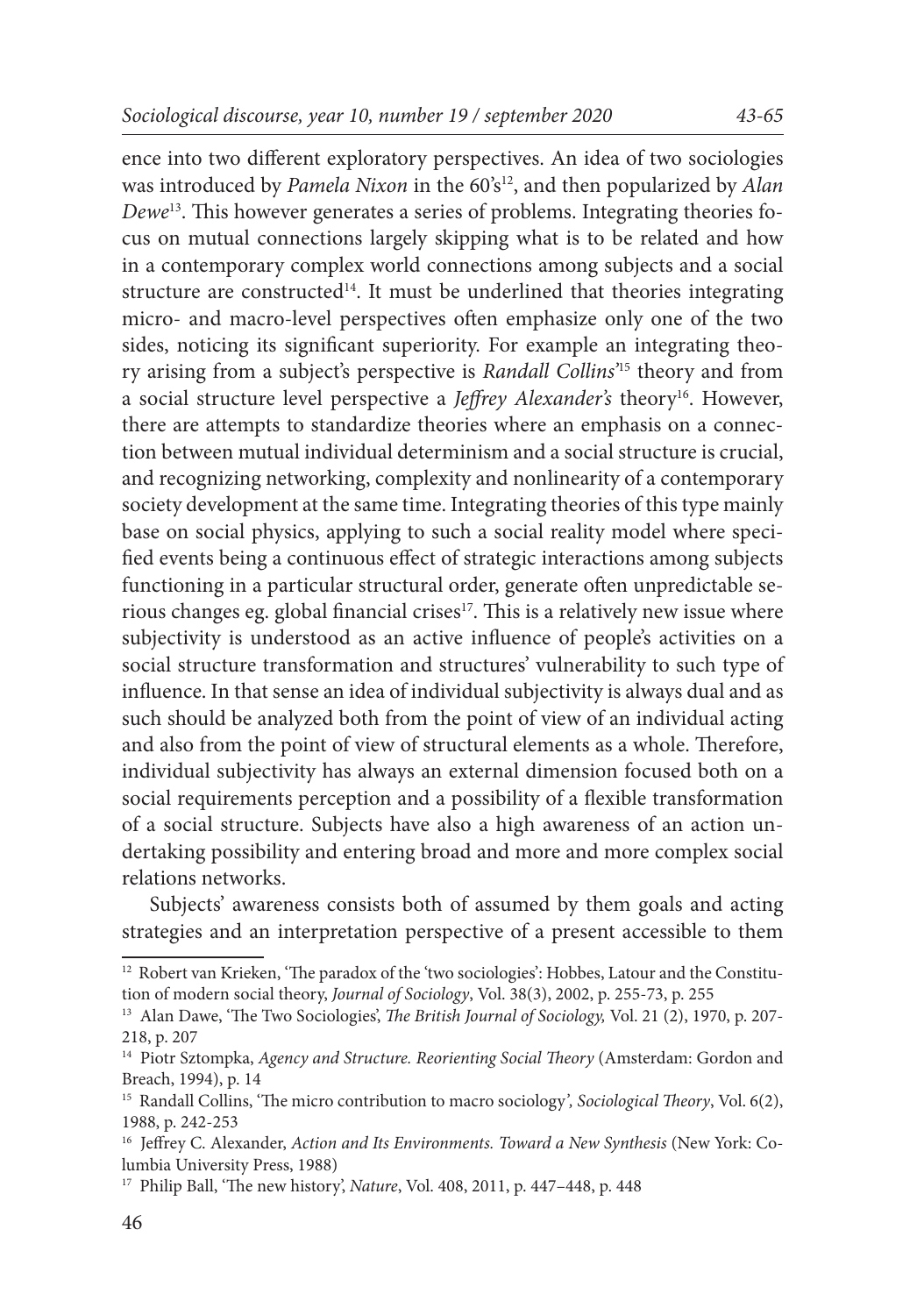structural order state and their entanglement in an interactive order<sup>18</sup>. As a result subjects undertaking their actions, despite having a possibility to change an existing social order, are also oriented to obligatory rules. In contemporary societies a natural subjects' adaptive strategy becomes both automatic acting and cogitative analyzing an existing social reality. Paradoxically, despite growing of an individualism level in postmodern societies, a complexity and networking increase of a present reality begins to generate a need to build such adaptive strategies where there must be a partially automatic adjustment of subjects. Such acting of subjects may be perceived as a compromise made each time uniquely between their goals and a complex situation context. It sets opportunities which a subject strives to use and threats which should be avoided. Therefore an actor's goals are usually variable that is why subjects' acting should be analyzed as rational only in a given situation context<sup>19</sup>. A present social order complexity growth begins to generate a significant intensification of the discussed phenomenon. In that sense a present social reality complexity understood as a structure of a high level of entanglement, having an ability to evaluate, characterized by a high level of nonlinearity and dispersion<sup>20</sup>, generate subjects' new forms of adaptive strategies.

Societies have been always organized and human acting based on specified patterns<sup>21</sup>. It does not mean however that people nowadays are total conformists towards those patterns, they can either apply those patterns or change them. An individual still does not undertake actions independently, his/her involvement in social interactions causes his/her adaptive strategies become a specific result of individual goals and an interactive and social order influence. Subjects' adaptive strategies may be than understood as their actions based on a widely understood transformation of complex social environment data and undertaking actions adjusted to that environment<sup>22</sup>. Subjects' adaptation to an environment is also based on an innovations' introduction or modifications in existing social structures<sup>23</sup>. Subjects' adaptive strategies are therefore a crucial process both in an aspect of maintaining social integration and a transformation of existing social structures. It is necessary to emphasize

<sup>18</sup> Erving Goffman, 'The Interaction Order*', American Sociological Association*, Vol. 48 (1), 1983, p. 1-17

<sup>19</sup> Michel Crozier, Erhard Friedberg, Człowiek i system: ograniczenia działania zespołowego (Warsaw: Państwowe Wydawnictwo Ekonomiczne, 1982), p. 57-58

<sup>&</sup>lt;sup>20</sup> John Urry, 'The Complexity turn Theory', *Culture & Society*, Vol. 22(5), 2005, p. 1-14, p. 5

<sup>21</sup> Barry Smart, George Ritzer, *Handbook of Social Theory* (London: Sage Publications, 2001), p. 339-352

<sup>&</sup>lt;sup>22</sup> Lawrence G. Hrebinia, William F. Joyce, 'Organizational Adaptation: Strategic Choice and Environmental Determinism', *Administrative Science Quarterly*, Vol. 30 (3), 1985, p. 336-349

<sup>23</sup> Guy Rocher, *Introduction à la sociologie générale, troisième édition* (Montreal: Hurtubise HMH, 1992), p. 686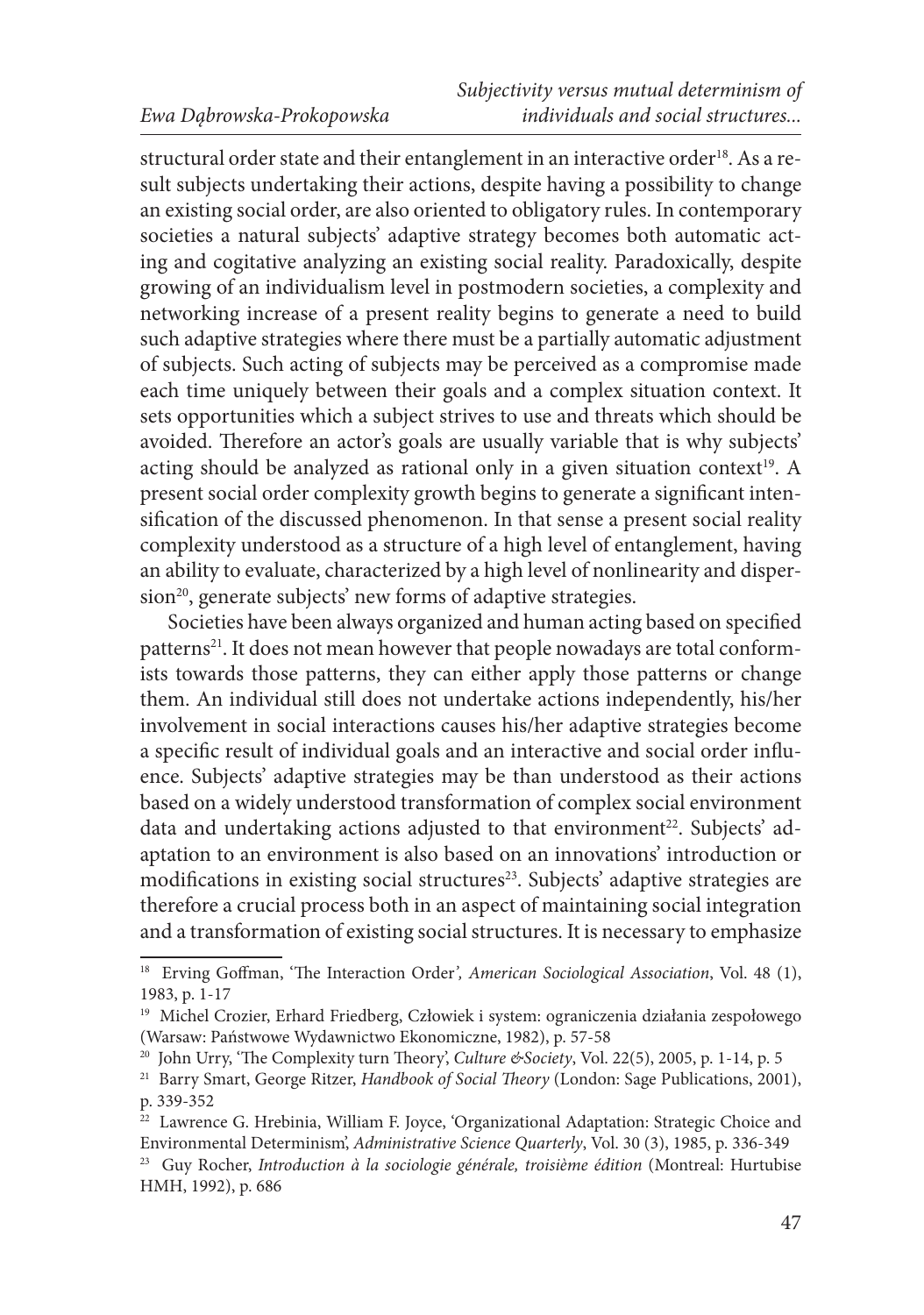that individual adaptive strategies are a continuous and dynamic process of a formation of constant connections between aggregated individual needs at a given time and a level of individuals' satisfaction from structural possibilities of their realization. Each individual's adaptation is always social because a specified structural and interactive order enables subjects describing their identity or a social position $24$ . In that sense individual adaptive strategies are a construct which refers to an assumption that an interactive and structural order may belong to both micro- and macro-levels<sup>25</sup>. A theory assuming structure duality is to a large degree restrictive because it does not use a possible spectrum of network and complex relations between subjects' acting and structure acting. *Mouzelis* underlines the meaning of a strategic monitoring taken by subjects in order to reproduce or structure change. According to Mouzelis monitoring strategies clearly assume that actors as subjects distance themselves from rules in order to see them as social objects requiring intervention<sup>26</sup>. Individual adaptive strategies do not always refer to a present struc-

tural order either. *Archer* underlines that nowadays subjects often go beyond a structural order and experience its changes which are a result of both present and past actions<sup>27</sup>. In a result an academic understanding of mutual individual and social structures determinism requires nowadays a new theoretical concepts supplement. An idea which explains a mutual interaction of subjects and social structures in such a complicated order is emergence. According to *Keith Sawyer* many concepts of mutual determinism of subjects and social structures use the emergence idea to argue that collective phenomena are created jointly by people acting in a specified social context but their explanation may not be reduced to autonomic individual categories<sup>28</sup>. Individual adaptive strategies on one hand targeted at internalized by them values and standards and owned resources and on the other hand dynamic interactions with other people and a surrounding social order interpretation, are a key process through which a complex contemporary society may emerge. This concept underlines a social unity and an interdependence of elements it consists of<sup>29</sup>.

<sup>24</sup> Venelin Terziev, 'Conceptual frame work of social adaptation', *Conference: INTCESS 2019- 6th International Conference on Education and Social Sciences*, 4-6 February, 2019, At Dubai, p. 494-503, p. 495

<sup>25</sup> Nicos Mouzelis, *Modern and Postmodern Social Theorizing*, *Bridging the Divide* (Cambridge: Cambridge University Press, 2008)

<sup>26</sup> Nicos Mouzelis, *Back to Sociological Theory: the Construction of Social Orders* (London: Macmillan, 1991), p. 29

<sup>27</sup> Margaret S. Archer, *Realist Social Theory: The Morphogenetic Approach* (Cambridge: Cambridge University Press, 1995)

<sup>&</sup>lt;sup>28</sup> Keith Sawyer, 'Emergence in Sociology: Contemporary Philosophy of Mind and Some Implications for Sociological Theory', *American Journal of Sociology*, Vol. 107(3), 2001, p. 551-585

<sup>&</sup>lt;sup>29</sup> Ali Aït Abdelmalek, 'Edgar Morin, sociologue et théoricien de la complexité: des cultures nationales à la civilization européenne', *Sociétés*, Vol. 4 (86), 2004, p. 99 – 117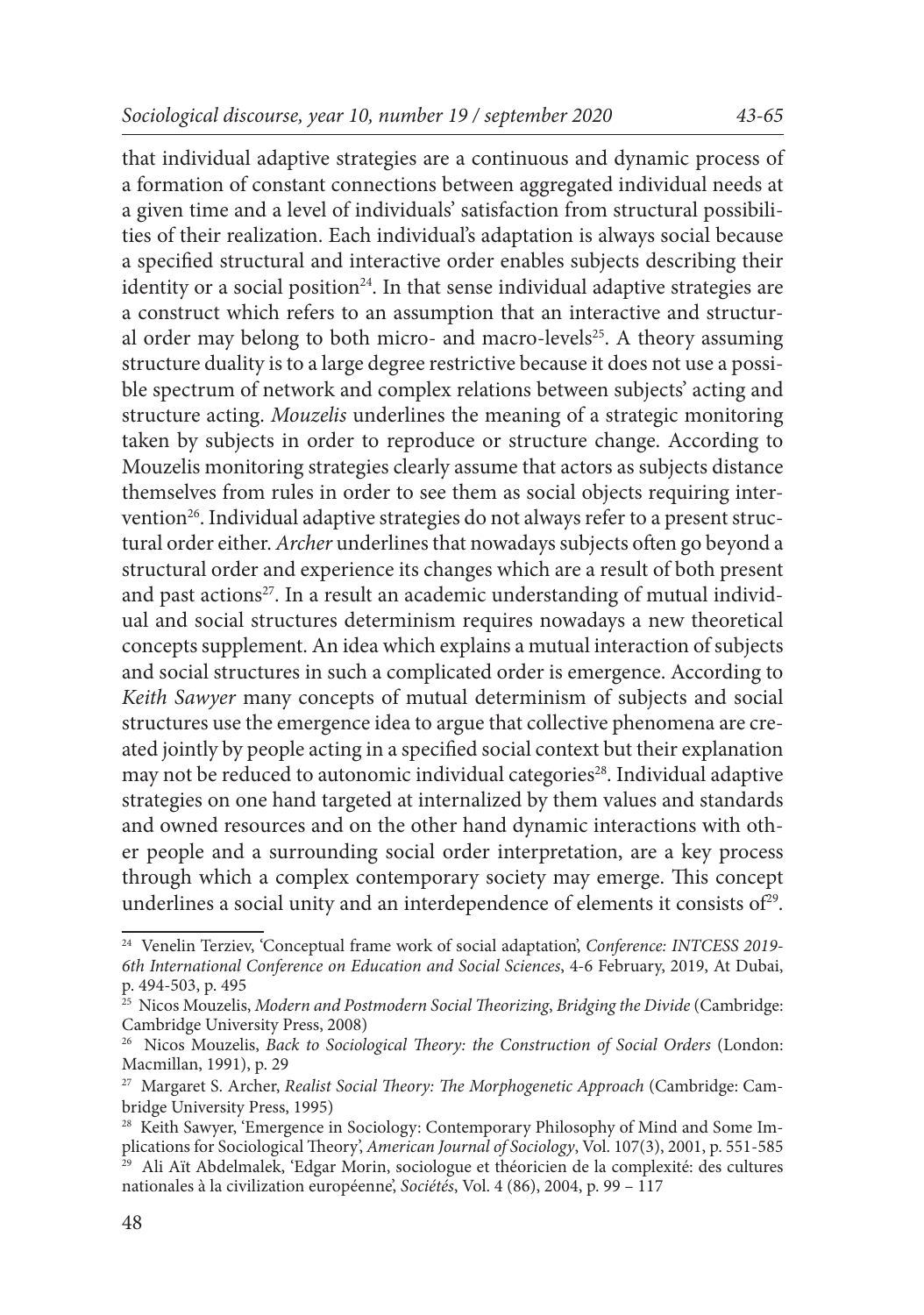That is why an analysis of subjects' adaptation is a basic element which enables understanding relations between complex society parts and a society as a whole. Such assumptions cause that current considerations of individual and social structures mutual determinism should apply to such adaptive strategy models of individuals which would be adequate to a complex non-linear and network social reality.

Contemporary sociologists criticize in their integration theories an unacceptable dichotomy of absolute external limitations and unconditional totally voluntary subjective acting. As a result they propose to replace it with concepts emerging from subjects' complex social interactions but still determining a social structure and individuals' acting shaped into their adaptive strategies. In this theoretical approach it is underlined that external structural limitations occur as a result of network and significant social acting. The significant social acting is therefore oriented on values, standards and calculation methods and through mutual communication among subjects. On that basis subjects' dynamic individual adaptive strategies are created which undergo constant transformations as a result of functioning in a contemporary complex and network social order. It constitutes however only a partial solution of structure-subjectivity dualism because it has not been theoretically organized yet. Integration theories still lean towards treating an arising social structure as limiting subjects' acting and they focus on subjects' socialization, treating social acting as governed by repeated patterns independently from strategic contexts<sup>30</sup>.

In this article a thesis is made that mutual determinism of individual and social structures subjectivity has an influence on creating individual adaptive strategies. It is important to state how the mentioned determinism refers to a contemporary situation of functioning in more and more complex and network society where hit her to assumptions require an adequate supplement. The purpose of this article is an analysis of selected social theories, chosen according to agreed criteria (described in the methodological chapter), referring to described above new pattern of subjects' individual adaptive strategies. A specifics of the particular theories analysis refers to the agreed criteria of the analysis and the theoretical introduction. Because of a wealth of the analyzed material and a necessity to maintain clarity of an academic argument it has been necessary to assume some simplifications in the conducted in this article analysis.

<sup>30</sup> Bob Jessop, 'Interpretive Sociology and the Dialectic of Structure and Agency', *Theory Culture & Society* Vol. 13(1), 1996, p. 119-128, p. 123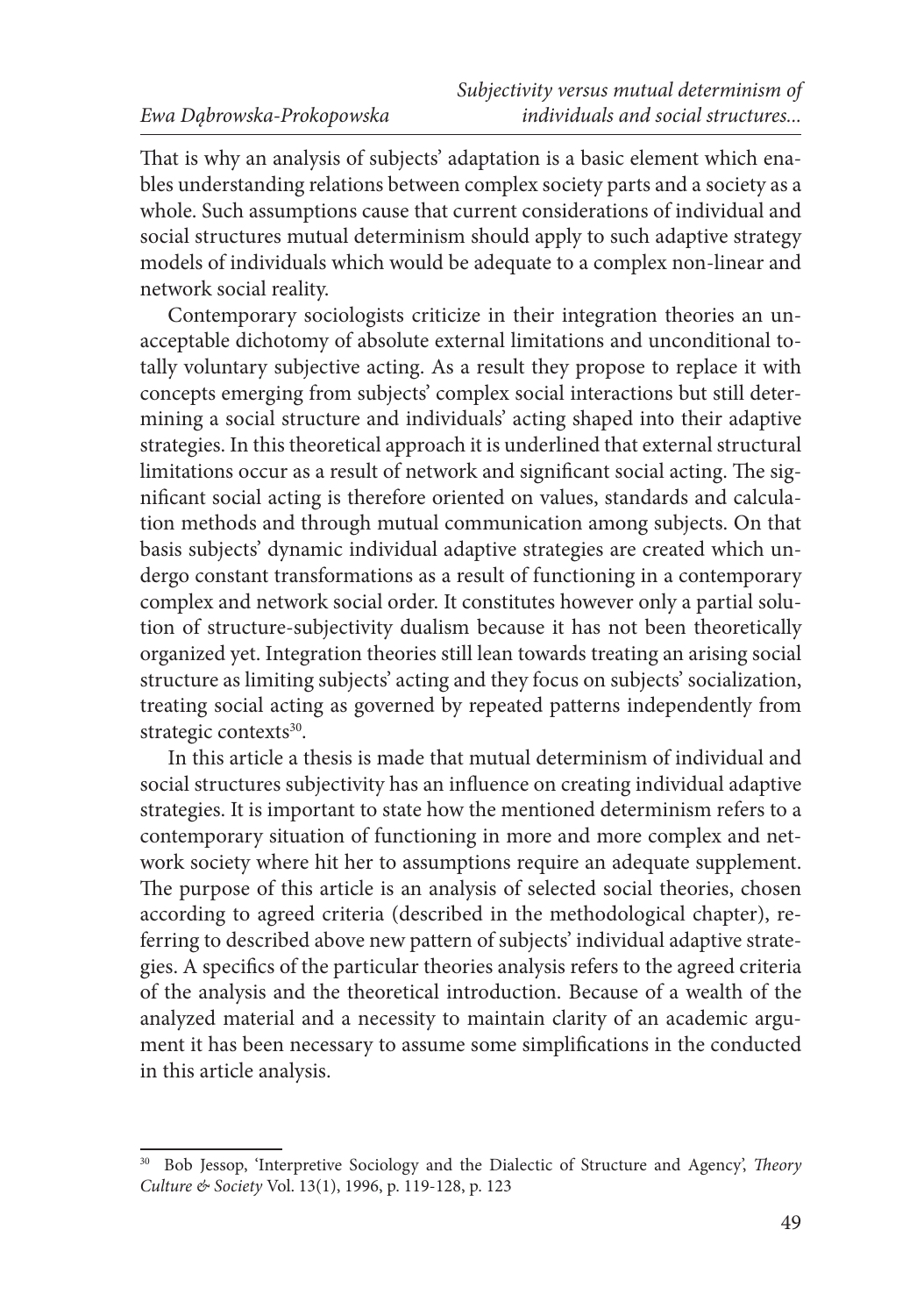#### **Methodology**

Verification of the thesis put forward here about mutual subjectivity determinism of an individual and structures and building individual adaptive strategies required a secondary analysis of available scientific studies. For this purpose a systematic survey of literature was conducted<sup>31</sup>. It is defined as the survey subordinated to a clearly specified problem or to a scientific literature classified for this review, with utilization of identification, selection and analysis critical judgment methods<sup>32</sup>. It is worth having a look at selected contemporary subjectivity theories in reference to the thesis put forward here. They were chosen in relation to the following criteria:

- a critical approach to traditional sociological theories (functionalism, conflict theories and evolutionism);
- showing a connection among individual adaptive strategies and stability and an existing social order change;
- • creating a paradigm connecting micro- and macro-sociological perspective;
- perceiving individuals as free subjects who rationally plan their actions. It does not however exclude routine actions or actions motivated by a particular emotional state. Results of subjects' acting are not always intended.;
- individuals reproduce an existing order through implementing into their acting strategies requirements functioning on different levels of social structure;
- individuals make changes in a social structure through a modification or entirely rejecting the game rules which they regard as ineffective or harmful. The process of aggregation of dissatisfaction with an existing social order is important. The result of that is an individual or collective acting aimed at transformation of particular elements or the whole social order.;
- • individuals agree on a social order existing and defined limits of their free acting through subordination to two kinds of control: external (game rules defined by for example law, tradition, religion) and internal (value and standard systems);

<sup>&</sup>lt;sup>31</sup> Jane Webster, Richard Watson, 'Analyzing the past to prepare for the future: Writing a literature review', *MIS Quarterly*, Vol. 26 (2), p. 13-23

<sup>&</sup>lt;sup>32</sup> Hannah Snyder, 'Literature review as a research methodology: An overview and guidelines', *Journal of Business Research*, Vol. 104, 2019, p. 333-339, p. 333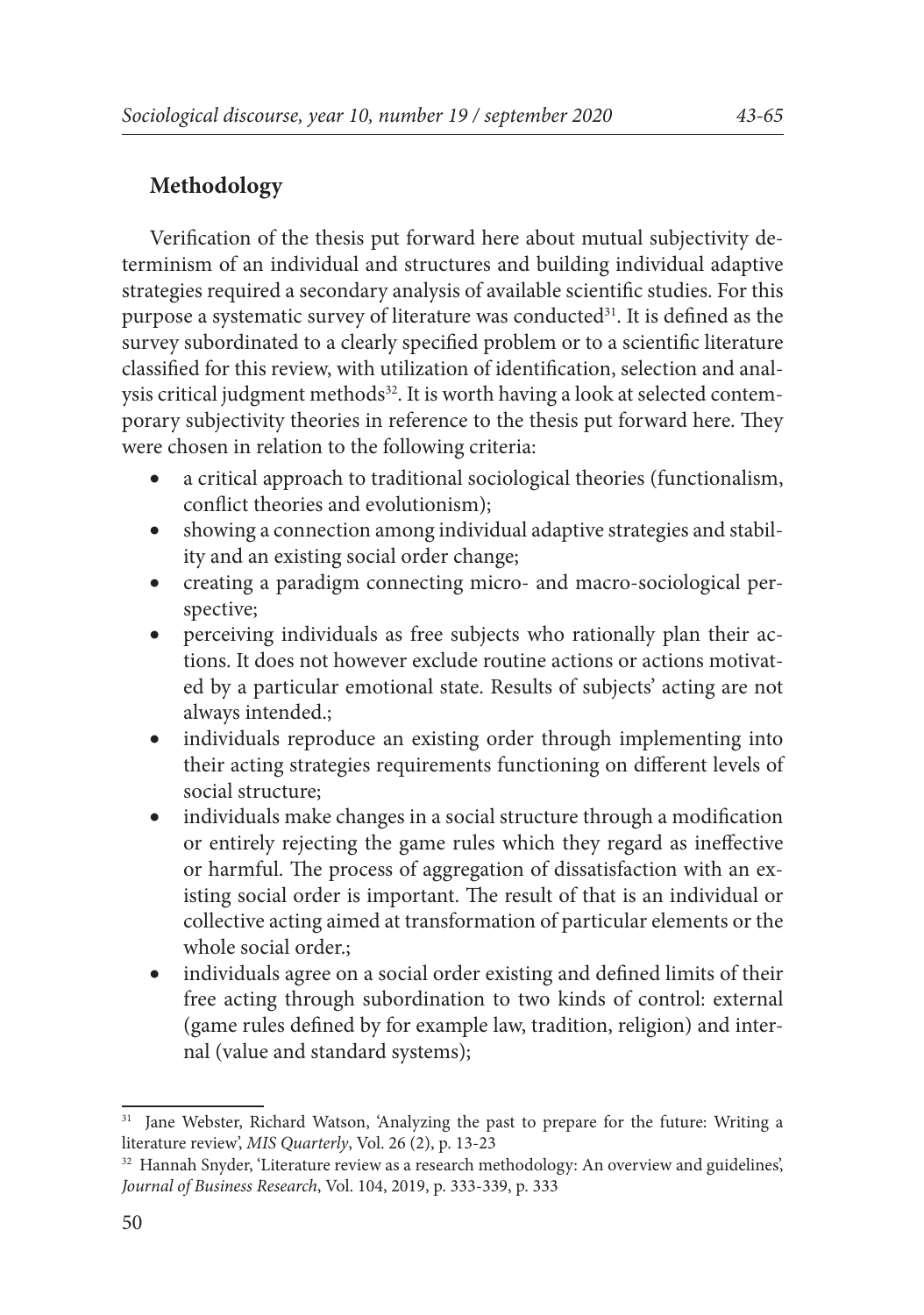## **Outcomes: Subjectivity in terms of various theoretical approaches**

The factors which influenced a contemporary understanding of the subjectivity idea were two processes shaping the content of theoretical considerations on the subject.<sup>33</sup> The first one was humanization characterized by attributing driving forces within a society not to supernatural and natural powers but to particular outstanding individuals. In that meaning charismatic individuals<sup>34</sup> had adequate competences to stimulate masses of people to organized acting which resulted in a whole society changes. The second process was a socialization of the subjectivity idea which attributed a power of social structures changing and means of individual or group acting to a self-regulating social organism<sup>35</sup>. This is an approach typical to dominant in sociology in the 19<sup>th</sup> century an organicist and evolutionistic orientation. In this approach subjectivity is treated as a force independent from individuals which change the surrounding social reality. It is based on perceiving a society as a solid objective and organic whole undergoing specific autonomic modifications according to unshakable natural law inevitabilities. Subjectivity is in that sense socialized but at the same time dehumanized. Contemporary sociological theories perceive subjectivity through humanization and socialization. In that sense an individual has a limited driving role. However, social changes should be perceived as their collective effect.

One of the precursors of denying an opposition between an individual and a society was *Norbert Elias*. His figurate theory focuses on changeable human relations (figurates/figurations), which are a specific link between system requirements and subjective possibilities<sup>36</sup>. All individuals functioning within specified figurations are mutually interdependent, creating a specifically structured whole. According to Norbert Elias a whole is not an aggregation of its parts but it is managed by special rules which cannot be explained by examining its elements. The whole which is built of a particular system of human relations has a specified inner structure and is a part of other absolutes of a broader range. Each of these absolutes has specified methods of keeping a social order and a particular dynamics of changes. According to this the-

<sup>33</sup> Piotr Sztompka, *Socjologia zmian społecznych* (Cracow: Znak, 2005), p. 183-184

<sup>34</sup> Paul Joosse, 'Becoming a God: Max Weber and the Social Construction of Charisma', *Journal of Classical Sociology* , Vol.14(3), 2014, p. 266-283, p. 270

<sup>35</sup> John Offer, 'Herbert Spencer, Sociological Theory, and the Professions', *Frontiers in Sociology,*  Vol. 4(77), 2019, p. 1-11, p. 4

<sup>36</sup> Norbert Elias, 'Problems of Involvement and Detachment', *The British Journal of Sociology*, Vol. 7(3), 1956, p. 226-252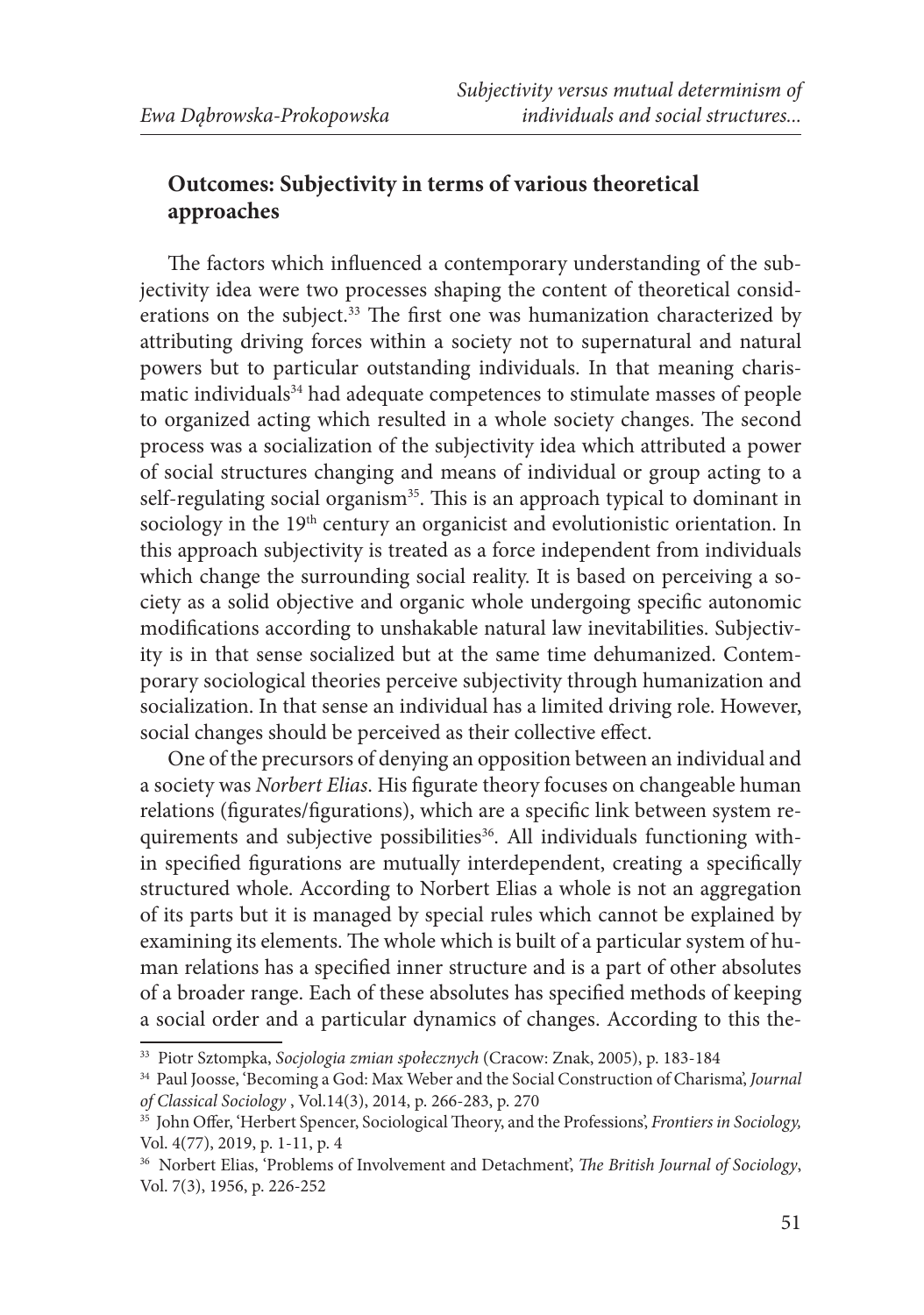ory individual adaptive strategies are not possible to analyze without taking into consideration figurations' specifics in which they function. Individuals projecting their acting strategies do not function in a social vacuum but they try to adjust to their relational partners and to the existing game rules. Game rules changes happen only within particular figurations. An individual himself/herself has no sufficient driving force to conduct important changes of a structural character. It is possible only through co-creating relations with other individuals which will support his/her new individual acting or build new forms of collective acting<sup>37</sup>.

*Piotr Sztompka's* theoretical proposals refer to a dichotomy among subjective individuals and social structure requirements<sup>38</sup>. At the same time the author in his society creating theory underlines the meaning of a social system self-transformation as a consequence of a mutual interaction among individuals and social structures. A society never exists in a final form but it is always only becoming. It never is but it is always becoming.<sup>39</sup> Therefore, a society is a specific resultant of subjects' actual acting and particular structural requirements<sup>40</sup>. In that situation a society is never static but always undergoes transformations. The difference is on the level of intensity of those changes. The basis of his considerations is a statement that in a social reality there is no individual-structure dichotomy and their differences show only on a potential level but never on a level of realization<sup>41</sup>. Individuals and structures are specific categories which in a real society overlap inseparably in so called individual-structure dynamic field. The main element of this field are social events connected with one another in a certain time and space forming a social-historical praxis. Subjectivity is realized by a praxis manifested in social events. This horizontal connection between subjectivity and a praxis is behind the term of happening. It is an again convergence of actualizations happening on different levels, fusion of structure development and subjects' mobilization. Thus it is conditioned from up and down but it cannot be reduced to any of those processes.42 The important element in Piotr Sztompka's considerations is a statement that a potential for acting both as far as subjects

<sup>&</sup>lt;sup>37</sup> Sebastien Chauvin, 'The Society of Individuals by Norbert Elias; Michael Schrter; Edmund Jephcott', *Contemporary Sociology*, Vol. 32(4), 2003, p. 527-528

<sup>38</sup> Piotr Sztompka, *The Sociology of Social Change* (Oxford: Blackwell, 1993)

<sup>39</sup> Piotr Sztompka, 'Teoria stawania się społeczeństwa', *Kultura i Społeczeństwo*, Vol. 35 (1), 1991, p. 17-26, p. 26

<sup>40</sup> George Ritzer, 'Society in Action: The Theory of Social Becoming. By Piotr Sztompka. University of Chicago Press, 1991', *Social Forces*, Vol. 73 (2), 1994, p. 770–771

<sup>41</sup> François Boudreau, 'Reviewed Work: Agency and Structure: Reorienting Social Theory by Piotr Sztompka', *The Canadian Journal of Sociology*, Vol. 21 (3), 1996, p. 442-444

<sup>42</sup> Piotr Sztompka, *Socjologia zmian społecznych* (Cracow: Znak, 2005), p. 207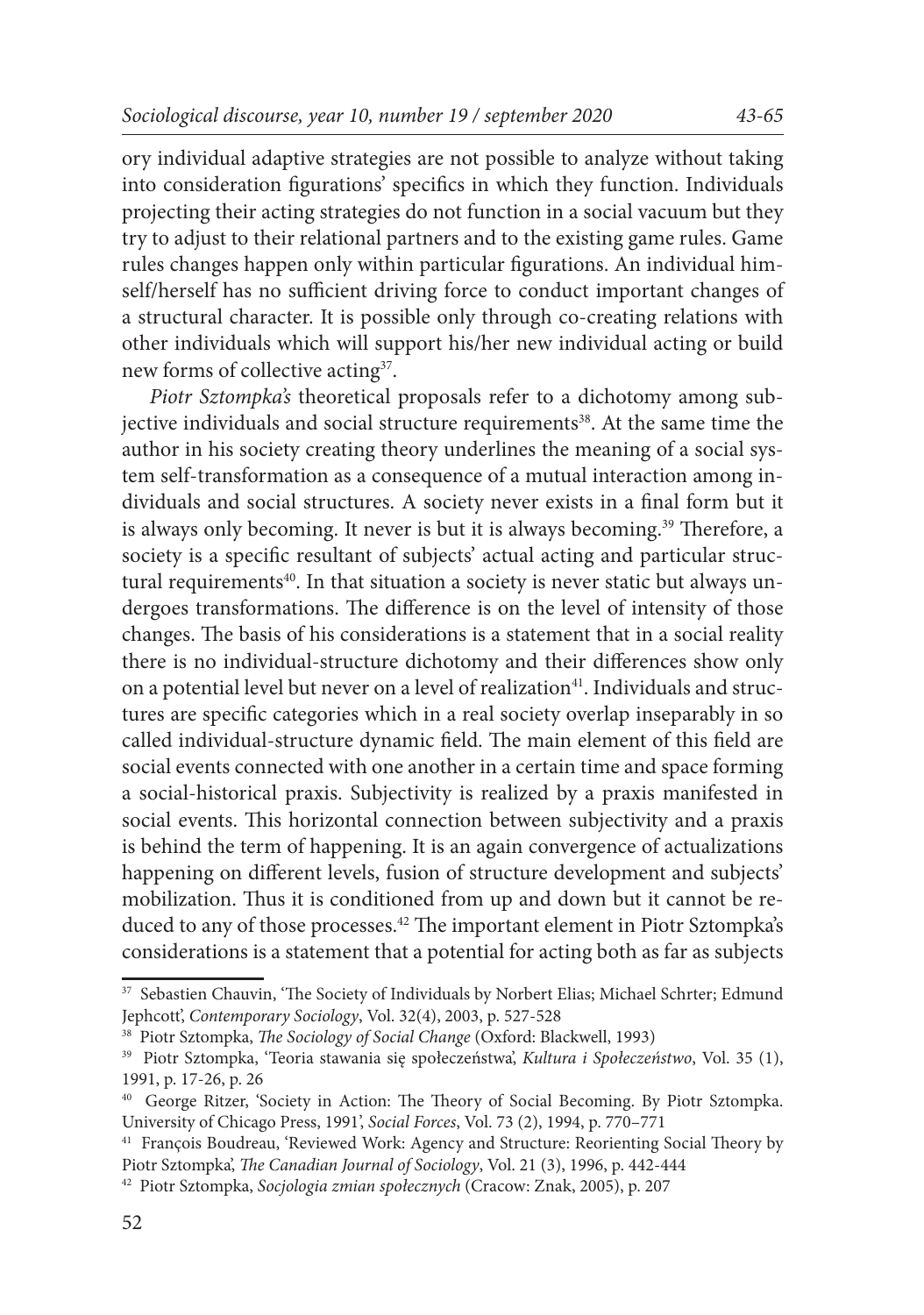and a social structure is activated in particular conditions<sup>43</sup>. In other cases it functions in a dormant state as a possibility but not a necessity of definite acting. From the point of view of considerations about individual adaptive strategies constructing it is worth mentioning that a specifics of continual events happening in a praxis sphere in a particular time and space affects repeatedly on the basis of feedback both subjects and a social structure. Reproduction processes, modification and creation run with a participation of subjects and structures in a praxis sphere. As a result of these actions a praxis itself undergoes changes repeatedly influencing both elements of an individual-structure field. It results in a subsequent redefining the ways of acting on both levels. These are permanent and independent modifications which overall form a dynamic object of the highest level of complexity: a social-historical praxis. It is a field of cumulative events in a particular individual-structural praxis at the same time creating a complex system which cannot be diagnosed by reducing to particular individuals or structures.

*Anthony Giddens'* structuring theory is based on a conviction that a fundamental object of researchers' interest should be an organized social practice<sup>44</sup>. This is an assumption with a criticism of functionalist and structuralist theories as a base from which, according to the author, another assumption arises that a social reality is so dynamic and complex that one cannot talk about a permanent influence of specified principles or social rules on individuals or groups. In the centre of his interest there was a process of structuring which was based on a gradual transformation of principles and social rules through a process of using them in actual social acting by individuals<sup>45</sup>. All the rules functioning in a society in a given time are a result of subjects' particular acting and their lasting is dependent on their social reproduction in a process of social interactions<sup>46</sup>. Anthony Giddens calls that process a self-regulation. Human social acting is recurrent. This means that actors do not create them but constantly reproduce through the means appropriate to them as to actors. Through their acting and as its result they reproduce conditions of possibilities of those actions.<sup>47</sup> The basis of individual acting is knowledge and reflex-

<sup>43</sup> Piotr Sztompka, *Society in Action: The Theory of Social Becoming* (Cambridge: Polity Press, 1991)

<sup>44</sup> Anthony Giddens, *The Constitution of Society: Outline of the Theory of Structuration* (Cambridge: Polity Press, 1984)

<sup>45</sup> Seth Oppong, 'Between Bandura and Giddens: Structuration Theory in Social Psychological Research?', *Psychological Thought*, 2014, Vol. 7(2), p. 111–123, p. 112-113

<sup>46</sup> Marlie van Rooyen, 'Structure and agency in news translation: An application of Anthony Giddens' structuration theory', *Southern African Linguistics and Applied Language Studies, Vol.* 31(4), 2013, p. 495-506, p. 497

<sup>47</sup> Joas, Hans, 'Giddens' Theory of Structuration: Introductory Remarks on a Sociological Transformation of the Philosophy of Praxis', *International Sociology,* Vol. 2 (1), 1987, p. 13-26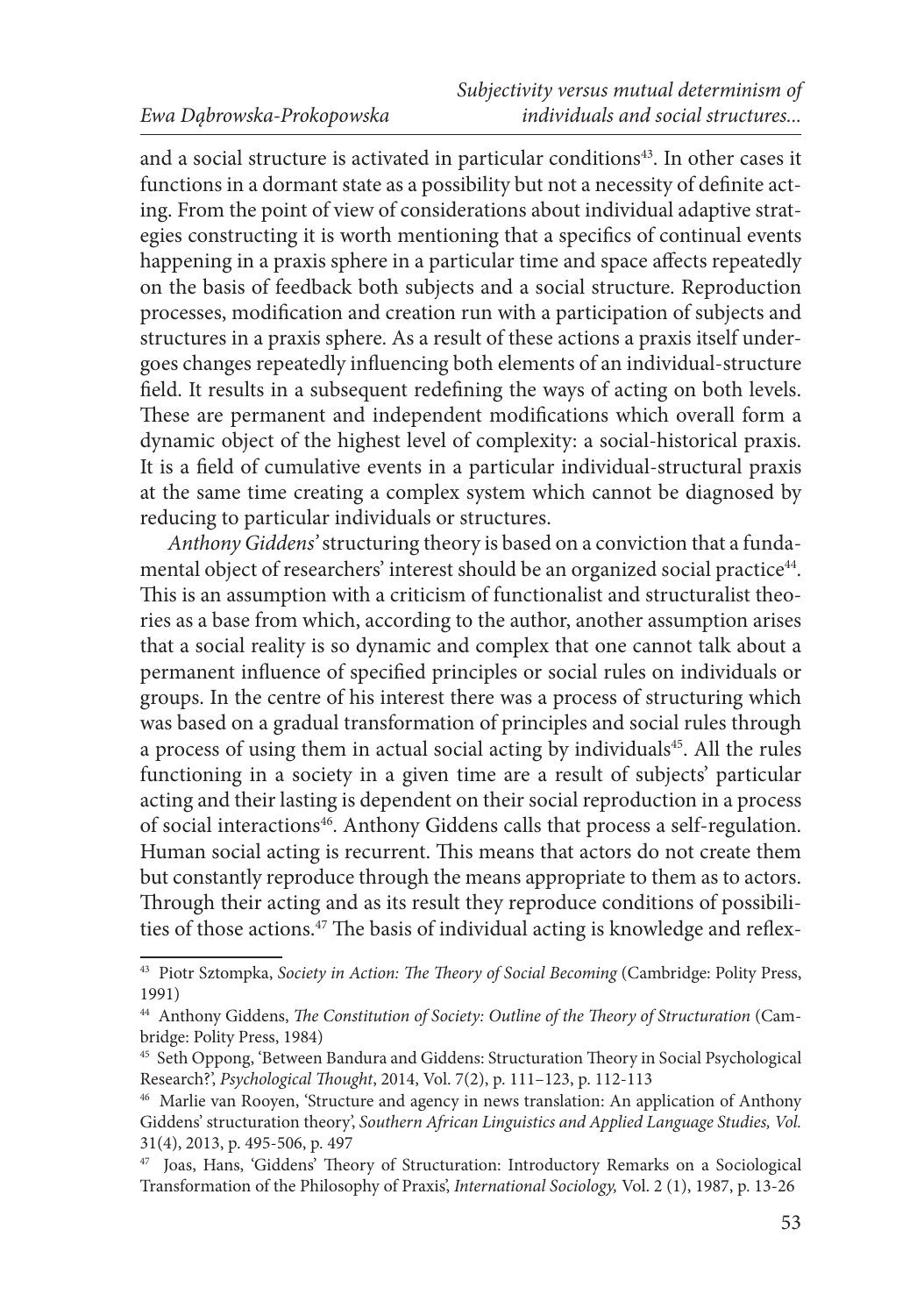ivity. People take action basing on previous knowledge about a surrounding

social reality, principles and rules, which condition their behavior. They are able to monitor cogitatively their actions but also actions of other actors. Each actor assumes that other individuals also constantly monitor their actions and other people' actions. Subjects are able to explain rationally what and why they are doing not only in their case but also in case of other people. The important problem of Giddens' theory is an assumption that actors' motivation is not always identical with actual acting. He emphasizes that motives directly influence actions only in rather unusual circumstances, in situations where a routine is broken. Generally motives provide with overall plans, programs within which various actions take place. Majority of everyday acting is not directly motivated<sup>48</sup>.

In everyday life practice routine actions dominate, targeted at a reproduction of commonly accepted rules. Dynamic implementing of motivation into an acting system by subjects serves arranging a social reality, creating its new reading and taking particular actions spread over time. In the situation where a reality is changing subjects must from time to time include their practical motivation into specific adjustment actions planning in order to organize an existing social world around them. Individuals' target is always such organizing an existing reality through particular acting strategies that a reality would show itself simple and predictable. This does not mean however that such rational and considered actions always give specific results. The product of subjects' acting who function in mutual interaction networks are often not intended consequences which require subjects' repeated active adjustment to a surrounding. Individual adaptive strategies are not static and possible to plan. They are, according to Anthony Giddens' theory, a resultant of specified knowledge which individuals have in a given time, their motivation types, ways of cogitative monitoring their own and others' actions and functioning in a social reality being a result of previous consequences of their actions.

The important theory in our considerations is an active society concept by *Amitai Etzioni*. According to his theory a society foundation is an individual autonomous social activity aimed at other individuals and a social structure<sup>49</sup>. Amitai Etzioni demonstrates how individual subjectivity through a mediation in communities and social subsystems gains a possibility to influence a whole society as well. The above mechanism is a main driver for whole society changes and is its base to last in time. A human ability to act

<sup>48</sup> Anthony Giddens, *The Constitution of Society: Outline of the Theory of Structuration* (Cambridge: Polity Press, 1984), p. 5

<sup>49</sup> Edmund Dahlström, 'Book Reviews: The Active Society. A Theory of Societal and Political Processes. By Amitai Etzioni. New York: The Free Press, 1968', *Acta Sociologica*, Vol.12 (1), 1969, p. 40-43, p. 40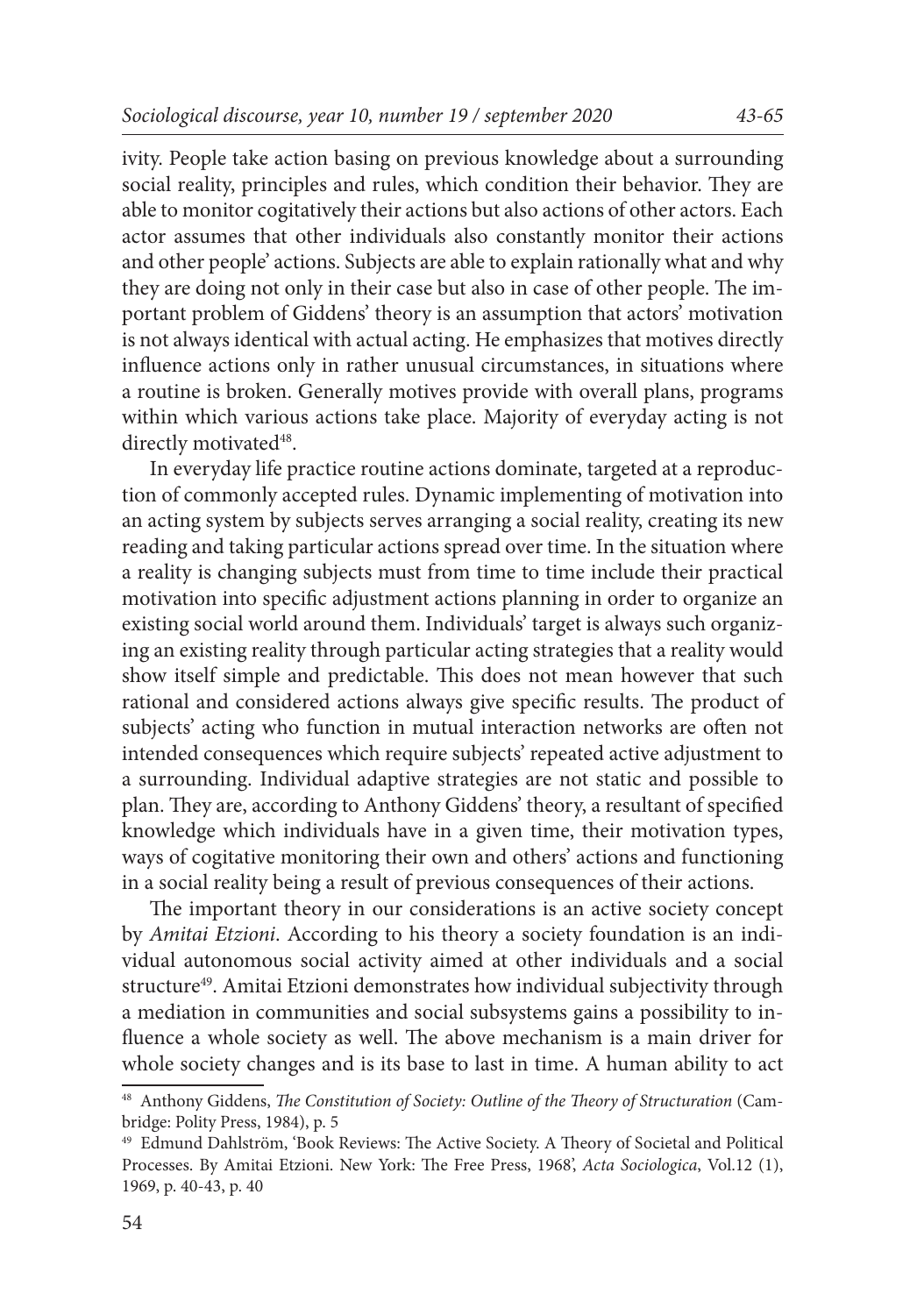is cumulated within defined group and community borders but a constant communication among individuals generates processes of exceeding those borders, building new networks mobilizing individuals to collective acting<sup>50</sup>. A community consists of sub-communities, not individuals, which include consistent micro-individuals, aggregated not accidentally. This means that a community has its own internal structure.51 In that situation an assumption is generated that informal connections and direct interactions among community or group members are not sufficient to their overall efficient functioning. Communities or groups based on community connections cannot exist but those connections and communication forms must become more formalized. Amitai Etzioni calls this process of an internal subsystem regulation in a given system as a loyalty extension which refers to an institutionality phenomenon. The mentioned process is dependent from three factors: leaders, shared values, communication channels institutionalized within a community.

In that process of extended loyalty creating an idea of complex social networks is crucial. Those networks are built from numerous elements performing usually different functions, connected in a complex but yet precise way, networks grow, adjust to environmental changes, optimize their acting, creating useful and eliminating redundant connections. Groups or communities in order to be able to function in a particular social context and to regulate inner relations among their elements must rely on complex networks which are fundamental for a loyalty extension process. Adaptability and efficiency growth of a given group or community but also of their members, depends primarily on their flexibility and adaptability to social reality requirements. Amitai Etzioni emphasizes that such internal and external communication structures are crucial to lasting and development of a system, and sharing common values by community or group members plays an important role in consistency creating<sup>52</sup>. Collectivity data should have more association than community characteristics if they want to generate efficient and adaptive complex networks<sup>53</sup>. A social system such a community is can be described as an open system<sup>54</sup>. This comes from the fact that a complex system<sup>55</sup> has to

<sup>50</sup> Jack Demaine, 'Education and Families in The Spirit of Community: questions of identity, individuality and diversity', *International Studies in Sociology of Education*, Vol. 6(1), 1996, p. 37-48, p. 38

<sup>51</sup> Amitai Etzioni, *Aktywne Społeczeństwo* (Cracow: Nomos, 2012), p. 107

<sup>52</sup> Amitai Etzioni, 'Communitarianism revisited', *Journal of Political Ideologies*, Vol. 19 (3), 2014, p. 241–260 p. 249-250

<sup>53</sup> Albert Reka, Barabási Albert-Laszlo, 'Statistical mechanics of complex networks', *Reviews Modern Physics*, Vol. 74 (1), 2002, p. 47-97

<sup>54</sup> Wolfgang Mayrhofer, 'Social systems theory as theoretical framework for Human Resource Management: Benediction or curse?', *Management Revue*, Vol. 15,(2), 2009, p. 178-191, p. 181 <sup>55</sup> Tom Burns, 'The Sociology of Complex Systems: An Overview of Actor-System-Dynamics Theory', *The Journal of New Paradigm Research*, Vol. 62 (6), 2006, p. 411-440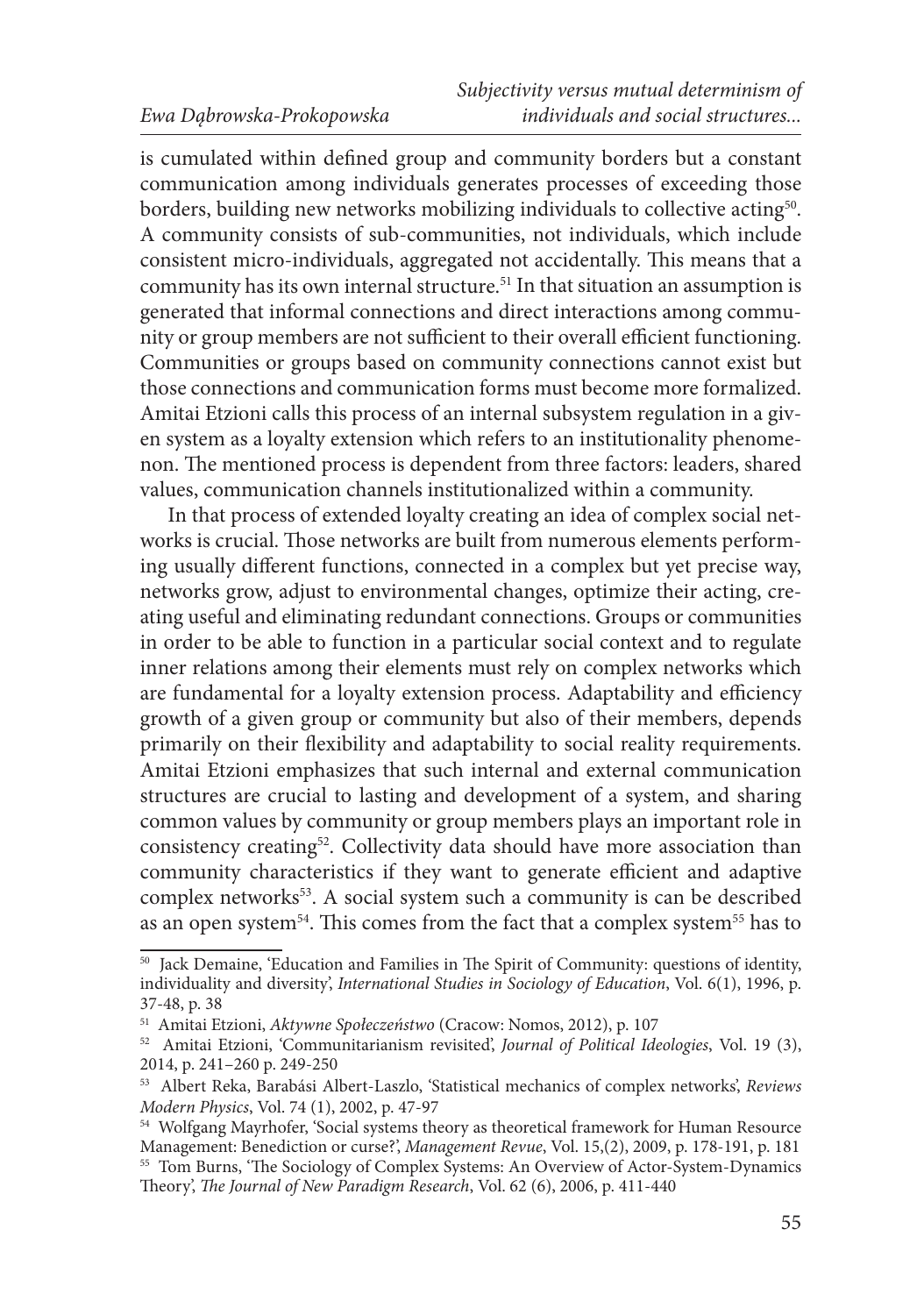adapt continuously to a changeable social environment and regulate internal relations among elements. All that requires optimizing community and association connection features in a collectivity and creating complex communication networks. In such a system active individuals' role is crucial. A measure of a degree in which an individual is active socially towards his/her own structure in which he/she functions is to what extent he/she perceives his/ her own organization as prone to change. Active subjects can function only in properly open and undergoing regulations social structures. An acting actor cannot be weak and thoughtless but has to have suitable communication competences and motivation to take risk to mobilize other people. As a result the above factors point at a high level of individual strategies' dynamism adaptive to a social reality.

According to Amitai Etiozni there is no even one abstract efficient decision-making strategy isolated from a social context in which it was taken and from actors' control abilities. The most efficient strategy is a strategy adjusted best to a particular situation and an actor's abilities. A rational strategy is highly inflexible, it proposes the same recommendations in all situations and to all actors.<sup>56</sup> Individuals' strategies cannot be inflexible, they must adjust to a specifics of functioning in complex networks which tend to permanent extension and adapting new elements. Subjects' acting strategies must have an ability to overall searching existing social structures, analyzing them so deeply as their structural potential to transformation allows.

#### **Academic discussion: Individual and structure mutual determinism as a theoretical base for an analysis of individual adaptive strategies**

Theories connecting humanization and socialization processes in an aspect of driving forces changing a social reality emerged on a wave of criticism in the 60s and 70s of the 20th century. One of the key scientific texts of that time was *Denis H. Wrong's* work who created his critical concept of over-socialized human being and over-integrated society. His concept is directed against sociological theories which do not include into their considerations possibilities of influencing a social reality by active subjects. Denis H. Wrong emphasizes a lack of realism of traditional sociological theories and their detachment from a real existing society and its functioning. The author clearly underlines that a human being is a social animal, at the same time not being an animal totally socialized. A social nature of a human being is a source of

<sup>56</sup> Amitai Etzioni, *Aktywne Społeczeństwo* (Cracow: Nomos, 2012), p. 279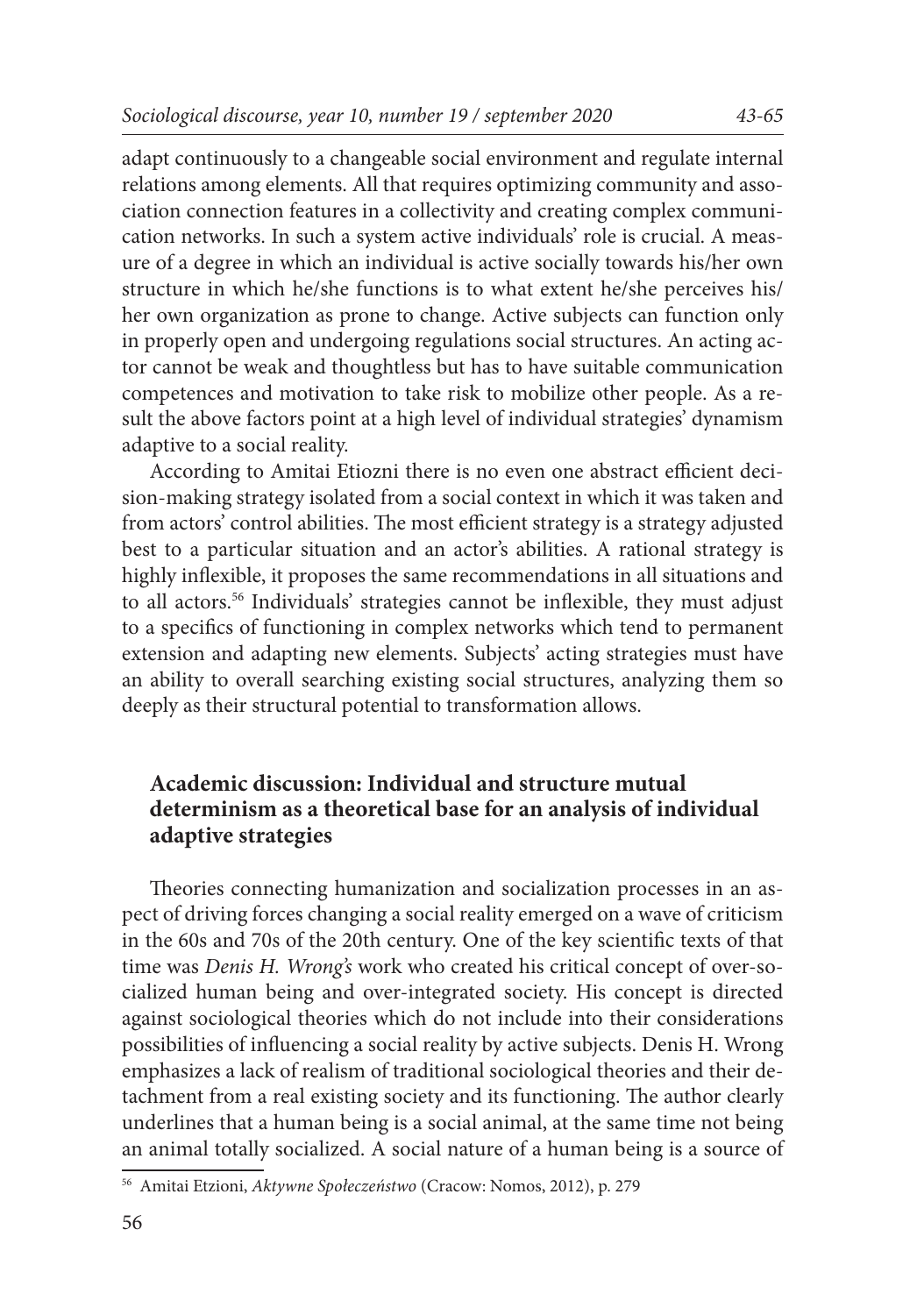conflicts and antagonisms itself which through standards resist socialization in all societies.57 An academic criticism applied to a negative reference to sociological theory assumptions which did not include into their considerations the meaning of subjectively acting individuals who in a cogitative way analyze a surrounding social reality, calculate and choose particular acting. This is a crucial moment in our considerations of an individual adaptive strategies idea. Only in case when scientists in their studies consider mutual determinism of actively acting subjects and limiting them social structures, one can talk about an academic analysis of strategic plans particular individuals in a society create and realize. These are acting strategies in a social reality which is recognized, described and categorized in order to choose a particular acting by individuals from the point of view of internalized by him/her values, standards, rules or principles acceptable in a society.

It can be assumed that the key element of social structures determinism on individuals is functioning in a society of particular common knowledge resources understood as a set of the facts socially shared as something natural and not requiring a deeper reflexion. According to *Izabella Anuszkiewicz* a given fact has a character of common knowledge in a particular group of people if it is known to all of them and additionally if each of them knows it is known to others and if each of them is aware that everyone knows about that fact.58 Each individual has his/her own knowledge about a surrounding reality, about what a given subject knows about possible states of the world. In practice it means that an individual has particular socialized 'social instruments' of learning, describing and evaluating events happening around him/ her thanks to which he/she can analyze an influence of particular structure requirements on his/her acting choice. Taking into consideration a crucial for our deliberations concept of adaptation based on a mutual regulation and an active subjects' and social structures adjustment principle it is necessary to pay attention to the fact that to talk about adaptability of a whole social system it is also necessary to refer to its basic elements which are individuals<sup>59</sup>. Surviving of a whole social system is dependent from its each element's ability to transform in such a way that a whole not only would last in time but also develop its complexity and functionality.

An internal regulation among various social system elements is frequently done by negotiations or social conflicts activating adaptive mechanisms of a

<sup>57</sup> Denis H. Wrong, 'The Oversocialized Conception of Man in Modern Sociology', *American Sociological Review*, Vol. 26 (2), 1961, p. 183-193

<sup>58</sup> Izabella Anuszewska, *Sondaże-zwierciadło społeczeństwa. Rytuały komunikacyjne a kreowanie wiedzy wspólnej (*Warsaw: CeDeWu, 2010), p. 21

<sup>&</sup>lt;sup>59</sup> Michael Reed, 'In praise of duality and dualism: Rethinking agency and structure in organisational analysis', *Organization Studies*, Vol.18(1), 1997, p. 21–42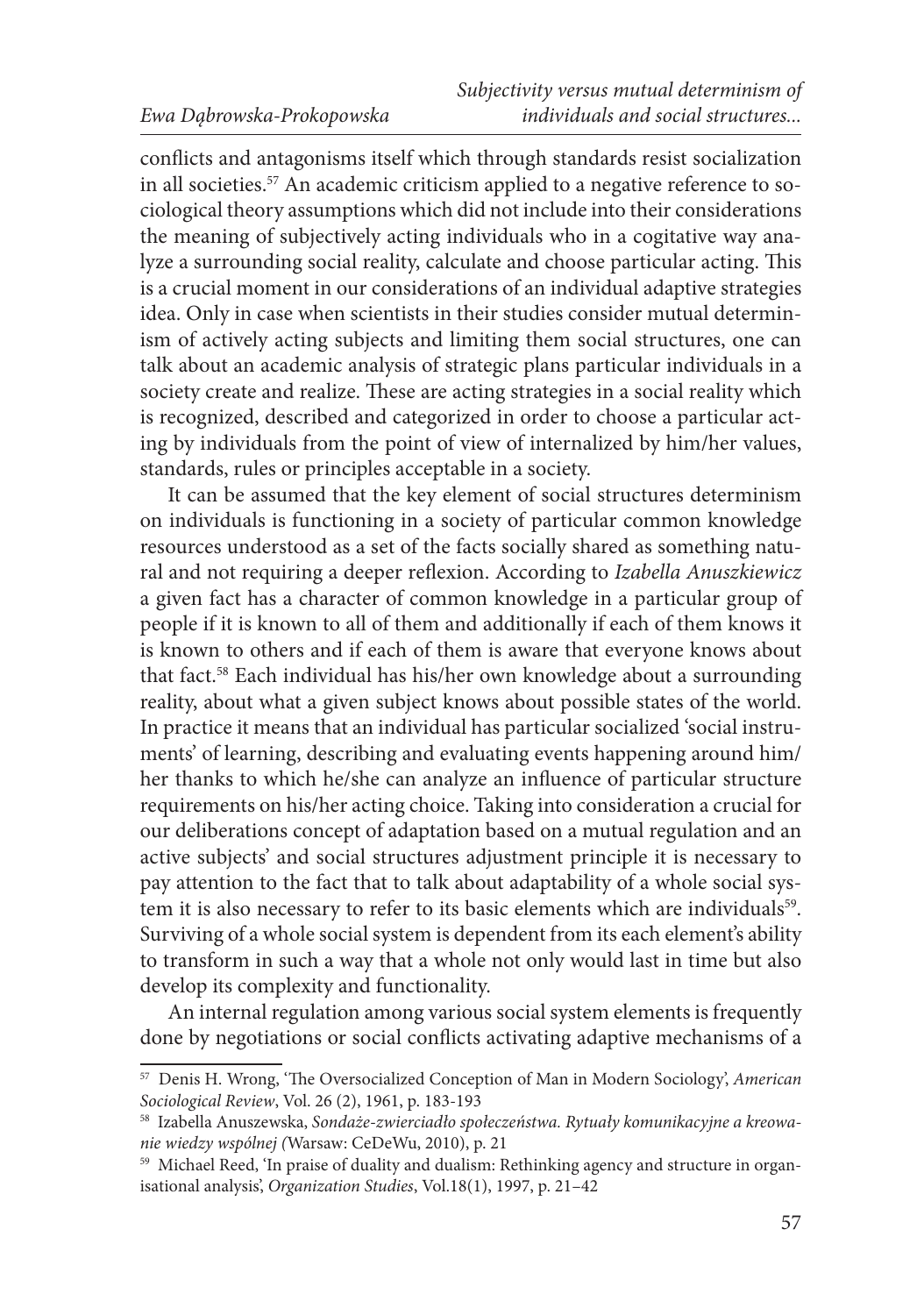whole social system which result in changes not only on a level of structures but also on a level of individuals' mentality. According to *Bogdan Mach* in considerations of social subjectivity it is always necessary to take into account both individuals' subjectivity and social structures subjectivity. This comes from an assumption that an individual may be a subject only in a subjective society and in that only society he/she can be an actor.<sup>60</sup> Therefore, social structures cannot be oppressive to actors. Such a way of proceeding causes in time an accumulation of strong discrepancies in expectations, needs and interests of both sides resulting in a high probability of occurring strong bottom anti-system conflicts based on socially shared frustration states of individuals and ambiguity of existing social requirements. Another scenario may forecast occurring all kinds of public life pathology as a form of anti-system and individual dealing with the incomprehensible world of institutions. Mutual determinism of individuals and structures has its reflection in a way of planning and acting of actors<sup>61</sup>. Each actor is characterized by subjectivity and

limited rationality<sup>62</sup>. On the one hand he/she takes specific actions oriented on common knowledge resources, defined principles and values which determine his/her conditions imposed by a social structure.<sup>63</sup> On the other hand he/she does a cogitative analysis of a surrounding reality in order to increase efficiency of his/her strategies realization. It is worth mentioning how a level of automatism or reflexivity of actor's<sup>64</sup> actions is different depending on a level of social structures openness. It is possible to say the more oppressive a social structure is the more dominant an individual automatic acting and the less cogitative acting. In this aspect it is crucial that legal or moral sanctions for innovative behavior occur, frequently identified with deviant actions and a simultaneous individuals' calculation concerning a profitability of risk taking, changing previous acting strategies.

A level of engagement in an acceptable game rules dimension refers to such concepts as feelings and emotions. It describes a state of willingness of individuals to take actions targeted at preservation or change of an existing social order. It describes an existence of strongly motivating individual acting

<sup>60</sup> Bogdan Mach, +Jednostka, jako podmiot i przedmiot transformacji społecznej', In: Witold Morawski (Ecs.), *Modernizacja Polski. Struktury, agencje, instytucje*, Warsaw: Wydawnictwo Akademickie, p. 357-381, 2010, p. 362

<sup>&</sup>lt;sup>61</sup> Guido Möllering, 'The Trust/Control Duality: An Integrative Perspective on Positive Expectations of Others', *International Sociology*, Vol. 20 (3), p. 283-305

<sup>62</sup> Herbert Simon, *Models of Man, Social and Rational: Mathematical Essays on Rational Human Behavior in a Social Setting (*New York: John Wiley and Sons, 1957), p. 204-205

<sup>63</sup> Rob Stones, 'Refusing the Realism-Structuration Divide', *European Journal of Social Theory*, Vol. 4(2), 2001, p. 177-197, p. 178

<sup>64</sup> Anthony Giddens, Christopher Pierson, *Conversations with Anthony Giddens – Making Sense of Modernity* (Cambridge: Polity Press, 1998), p. 134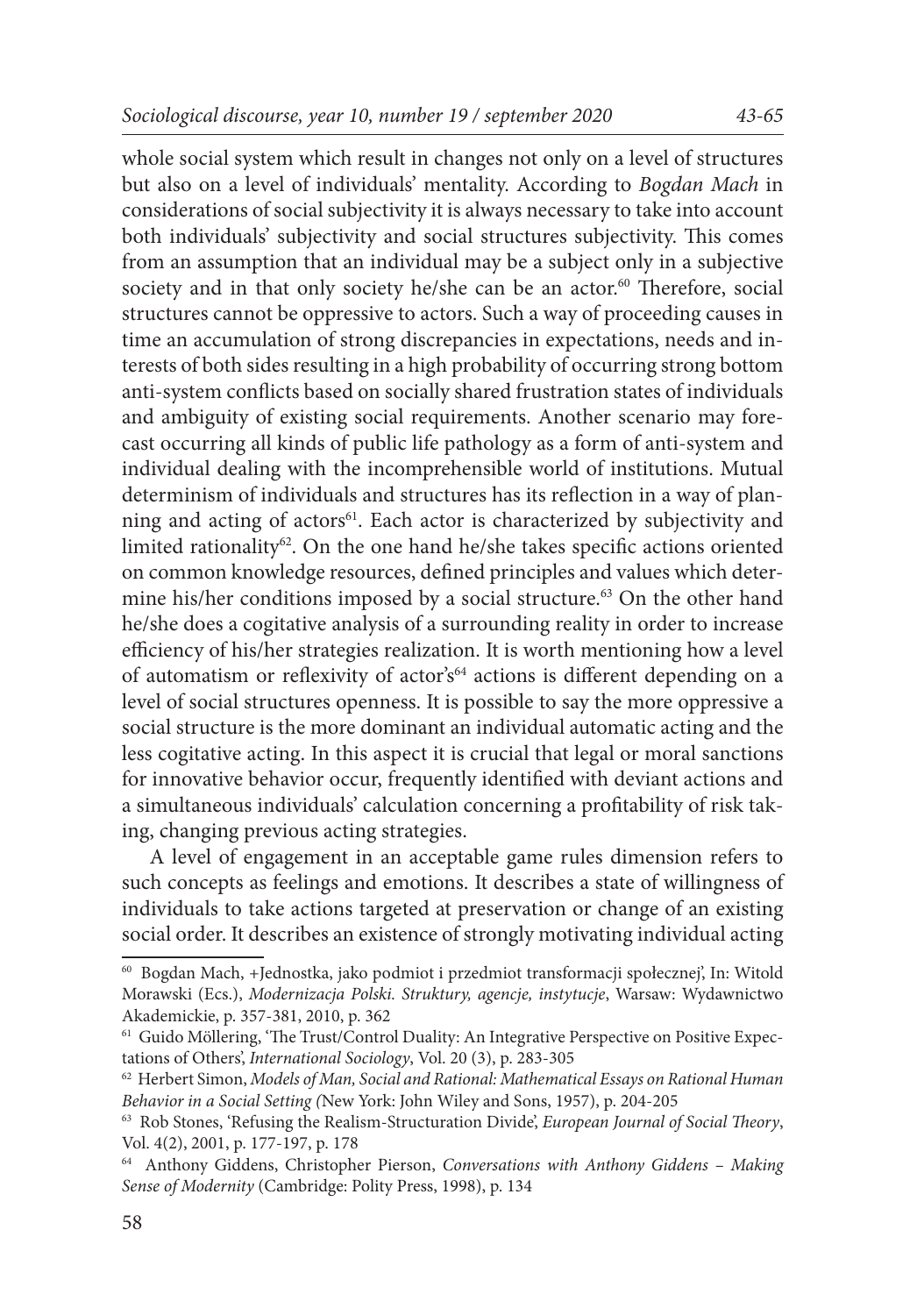axio-normative system. The problem is an individuals' analysis of a social reality from the point of view of a particular value hierarchy marking an acceptable behavior sphere. In such an understanding of a social reality, a variability of conditions is always compared with a system of rules which in reference to each situation marks a clear normative indication of individuals' acting. In that sense it is about a creation of a consistent axiological system which establishes universal and clear normative priorities. An individual strongly engaged in a value sphere and living in a society which approves such an engagement sees a social reality through imposed opinions perceiving it as the only acceptable perspective explaining a range of possible individual behavior. A dimension of engagement into a value sphere in the highest degree shows which benefits are available to individuals when having a closed cognitive system characterized by such features as: strong internalization of standards and values, dogmatism, conformity, perceiving conflicts as a threat for an existing social order, a high level of touchiness for criticism. A strong engagement in a values sphere, basing individual actions on an organized standards and values system, is connected with actions aimed at reducing social interaction costs. It is connected with an opinion that this type of reaction results in a low level of a social risk related to a lack of predictability of consequences of acting. A clear value hierarchy generates automaticity of acting which means a low interest in a reality leading to actions directed at maximum simplification and predictability of a surrounding social world. A particular axio-normative system generates a precisely specified set of rules explaining a reality from the point of view of a good and bad behavior. A complexity of a social world is facilitated here to a simple model. Generating maximum emphasis on engagement in values is in sociology frequently related to such ideas as a closed identity - an attitude which is characterized by a strong identification of individuals with the past. An analysis of a surrounding reality is done on a basis of exclusive reference to fixed in a society standards and values canon. New standards and values coming to a high degree as a result of a globalization process are generally rejected as alien and threatening an organized social world hierarchy.

An analysis of interest in a reality dimension refers to a social acting issue. An element of each decision taking by individuals is an analysis of both individual and context possibilities.<sup>65</sup> As a result it is possible from the point of view of individuals an efficient realization of assumed goals. In that sense the focus is on drawing a subjective's attention to a specified target and having a particular social knowledge level. From the point of view of a subject it is im-

<sup>65</sup> Margaret Scotford Archer, *The reflexive imperative in late modernity* (Cambridge: University Press, 2012), p. 7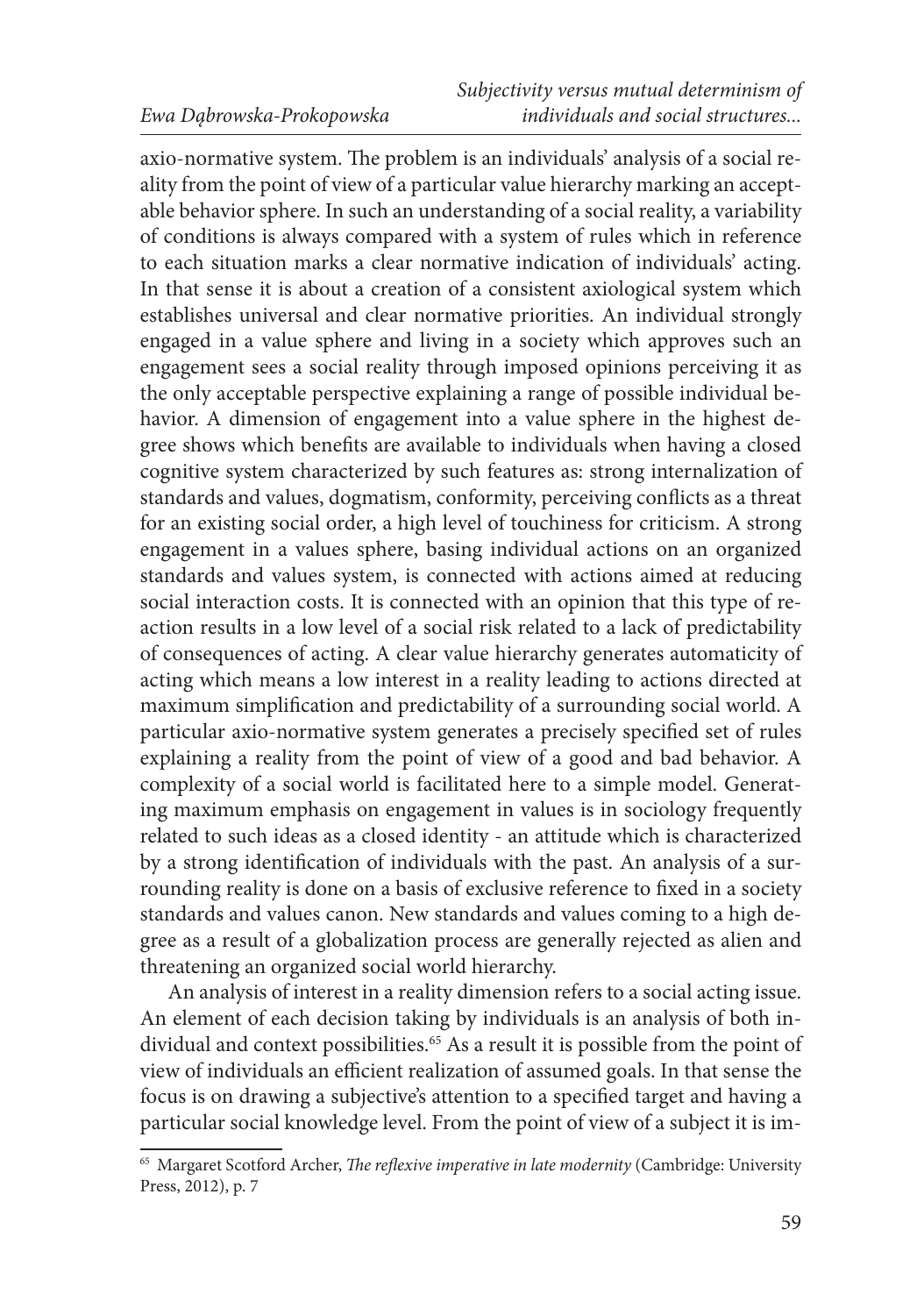portant to monitor continuously a surrounding reality and gain information aiming at maximizing an efficiency of analysis leading to an effective action. These are actions requiring much time and energy of subjectives, generating at the same time a high level of risk<sup>66</sup>. An individual characterized with a big pressure on interest in a reality sphere is described as a person not acting against his/her own internal feelings but as a subject aiming at being in various configurations which are by him/her analyzed from the point of view of his/her own strategies. In relation with transformations a social reality undergoes, capturing by an individual such a type of transformations forces him/ her to gain an ability of quick changing a subject of attention, until the highest level of a consciousness tension. Consciousness serves an individual to detect and define a multiplicity of stimuli coming from numerous sources.<sup>67</sup> Some of system pressures never get to human mental structures. They never become his/her own opinions and motivations to specified actions or even they get into an individual's inside, a hierarchic organization of these elements is fundamentally different from a requirement structure and rules functioning in an external world. In the second case an individual despite standard and values internalization coming from external injunction will never identify himself/herself with them fully. An individual's acting along structural patterns will be an acting controlled from the outside and simultaneously strong alienated from those patterns. The effect of that is subjects' convincing that professing a particular standard and values canon is not necessary and may be even harmful. All conservative restrictions are treated as barriers limiting an efficiency of acting.

One should pay attention to the fact that these are two types of ideal actions. Usually particular individuals in a specified time and place may be more oriented on automatic actions or a cogitative analysis of a surrounding social reality. To a large extend it is dependent from an individual perception of a social order level, a legibility of system requirements from particular social roles or a social structures openness<sup>68</sup>. A permanent state of an active reflexivity of actors is hazardous not only for an individual himself/herself but also for a whole social system. In a situation of negotiating and changing social game rules it is important that a system after an adaptive regulation could

<sup>66</sup> Barry O'Neill, 'Risk Aversion in International Relations Theory', *International Studies Quarterly*, Vol. 45(4), 2001, p. 617 - 640

<sup>67</sup> Boris Kotchoubey, 'Human Consciousness: Where Is It From and What Is It for', *Frontiers in Psychology*, Vol. 9, 2018, https://www.frontiersin.org/articles/10.3389/fpsyg.2018.00567/full [20.07.2020]

<sup>68</sup> Douglas Porpora, 'Four concepts of social structure'. In: Margaret Scotford Archer, Roy Bhaskar, Andrew Collier, Tony Lawson, Alan Norrie (Eds.), *Critical realism: Essential readings*, London: Routledge, p. 339-355, 1998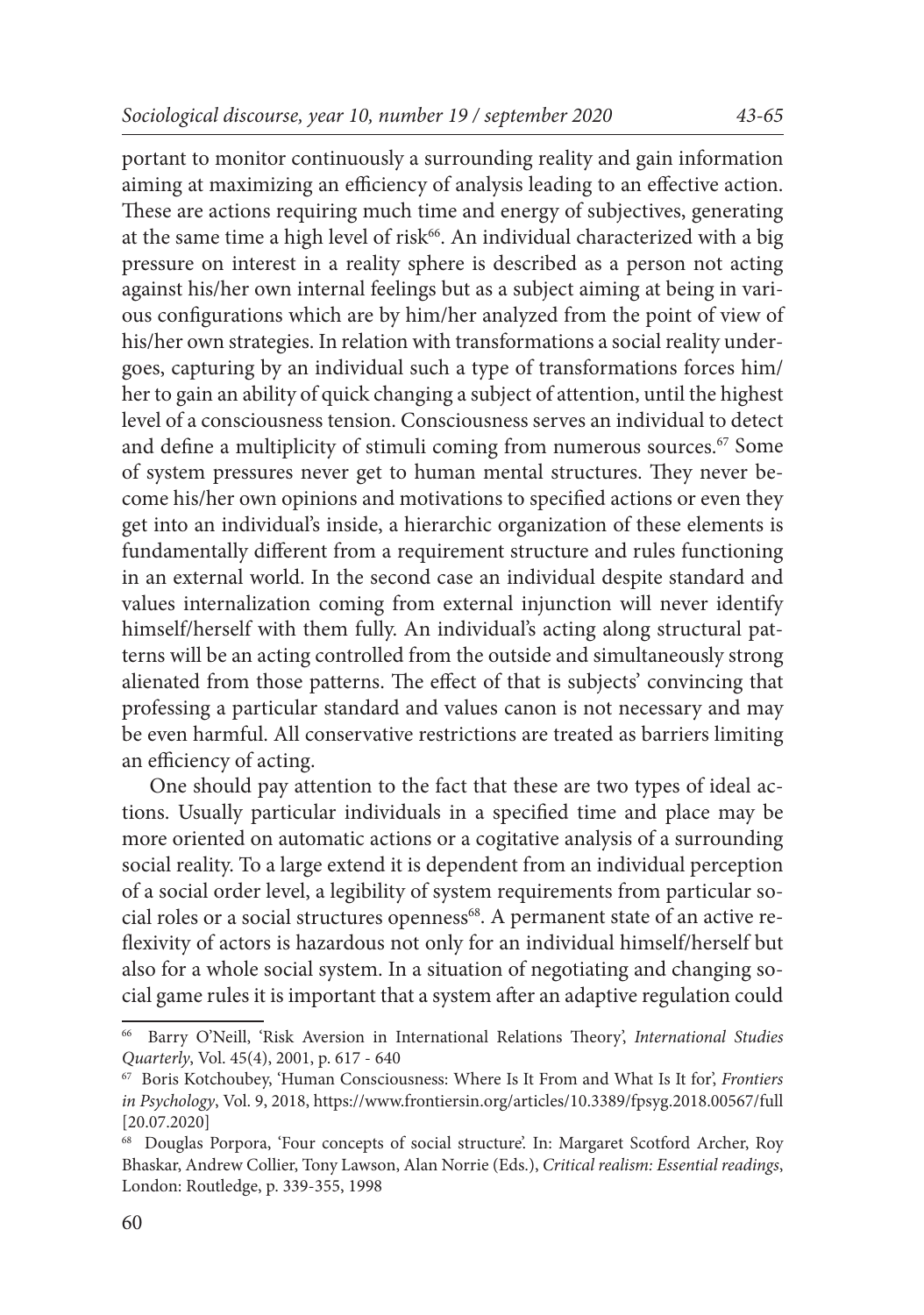toughen and a new order would begin to be something natural to individuals, not requiring a longer reflexion. Both too high level of automatism (conservatism, a low level of internal regulations, system adaptability decrease) and too high level of reflexivity of subjects (conflictuality, increase of confusion and a social system disorder) is not advantageous for a whole social system in a long term perspective. Both adaptability of a whole social system and efficiency of creating individual adaptive strategies base on an adequate level of optimization of both automatic and cogitative actions. Whether or not an individual's actions will be rather directed to automatism or reflexivity largely depends on a social context in which he/she functions.

#### **Conclusion**

Analyzing individual adaptive strategies in a static way should be considered as ignorant towards well described subjectivity theories and mutual determinism of individuals and social structures. Appearing of a new postmodern reality characterized with a high level of complexity resulted in a fact that some researchers did not recognized how deeply their way of thinking derived from old-fashioned concepts. Obviously it is the easiest way to evaluate critically sociology of complexity achievements, maintaining it is a phenomenon which cannot be translated to classical sociology theories. It is worth underlining that a complexity experience is common nowadays. It should be noted that the complexity experience is contradictory to consolidated in sociology modern theories. Modern theories emphasized the fact that an individual as a subject has an absolute ability to control a surrounding reality. This control over the world was achieved by individuals or specialized institutions and organizations. The complexity experience questions all those opinions. Complexity theories challenge a modern scientific view of the world pointing to its inadequacy to reality<sup>69</sup>. However, this does not mean one should call for revolution within sociology in the name of developing complexity. Classical sociological theories, similarly to an analysis of subjectivity concept and individual adaptive strategies, again require revitalization and adjustment to a practical analysis. In that context individual adaptive strategies models should consider mutual individual and social structures determinism, a limited possibility to control reality by subjects and individual dynamic mechanisms of adjustment to more and more chaotic world.

<sup>69</sup> John Robert Turner, Rose Baker, 'Complexity Theory: An Overview with Potential Applications for the Social Sciences', *Systems*, Vol 7 (4), 2019, p. 1-23, p. 1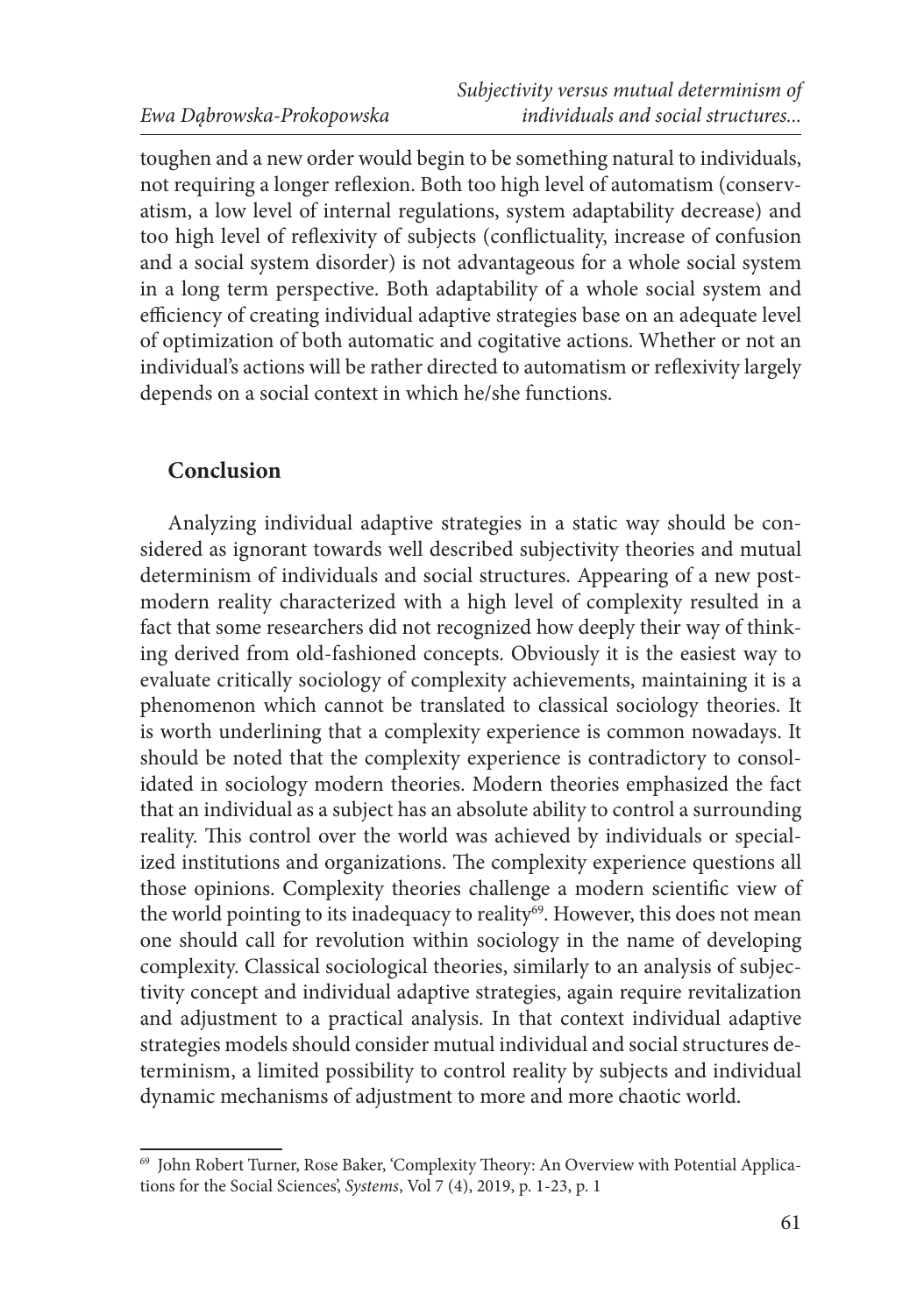#### **Literature**

- Abdelmalek, Ali Aït. 'Edgar Morin, sociologue et théoricien de la complexité: des cultures nationales à la civilization européenne', *Sociétés*, Vol.4 (86), 2004, p. 99 – 117 https://doi.org/10.3917/soc.086.0099
- Anuszewska, Izabella. *Sondaże- zwierciadło społeczeństwa. Rytuały komunikacyjne a kreowanie wiedzy wspólne,* Warsaw: CeDeWu, 2010
- Archer, Margaret Scotford. *Realist Social Theory: The Morphogenetic Approach.* Cambridge: University Press, 1995
- Archer, Margaret Scotford. 'Morphogenesis versus structuration: On combining structure and action'. *The British Journal of Sociology*. Vol. 33, 1982, p. 455–483
- Archer, Margaret Scotford. *The reflexive imperative in late modernity*. Cambridge: University Press, 2012
- Ball, Philip. 'The new history', *Nature*, Vol. 408, 2011, p. 447–448, https://doi. org/10.1038/480447a
- Boudreau, François. 'Reviewed Work: Agency and Structure: Reorienting Social Theory by Piotr Sztompka'. *The Canadian Journal of Sociology*, Vol. 21 (3), 1996, p. 442-444
- Buczkowski, Piotr, Cichocki*,* Ryszard. *Podmiotowość: możliwość, rzeczywistość, konieczność*. Poznan: Nakom, 1989
- Burns, Tom. 'The Sociology of Complex Systems: An Overview of Actor-System-Dynamics Theory', *The Journal of New Paradigm Research*, Vol. 62 (6), 2006, p. 411-440
- Chauvin, Sebastien. 'The Society of Individuals by Norbert Elias; Michael Schrter; Edmund Jephcott', *Contemporary Sociology*, Vol. 32(4), 2003, p. 527-528
- Collins, Randall. 'The micro contribution to macro sociology*', Sociological Theory*, Vol. 6(2), 1988, p. 242-253
- Crozier, Michel, Erhard, Friedber. *Człowiek i system: ograniczenia działania zespołowego*. Warsaw: Państwowe Wydawnictwo Ekonomiczne, 1982
- Dahlström, Edmund. 'Book Reviews: The Active Society. A Theory of Societal and Political Processes. By Amitai Etzioni. New York: The Free Press, 1968', *Acta Sociologica*, Vol. 12 (1), 1969, p. 40-43
- Dawe, Alan. 'The Two Sociologies', *The British Journal of Sociology, Vol. 21 (2), 1970, p. 207-218*
- Demaine, Jack. 'Education and Families in The Spirit of Community: questions of identity, individuality and diversity', *International Studies in Sociology of Education*, Vol.6(1), 1996, p. 37-48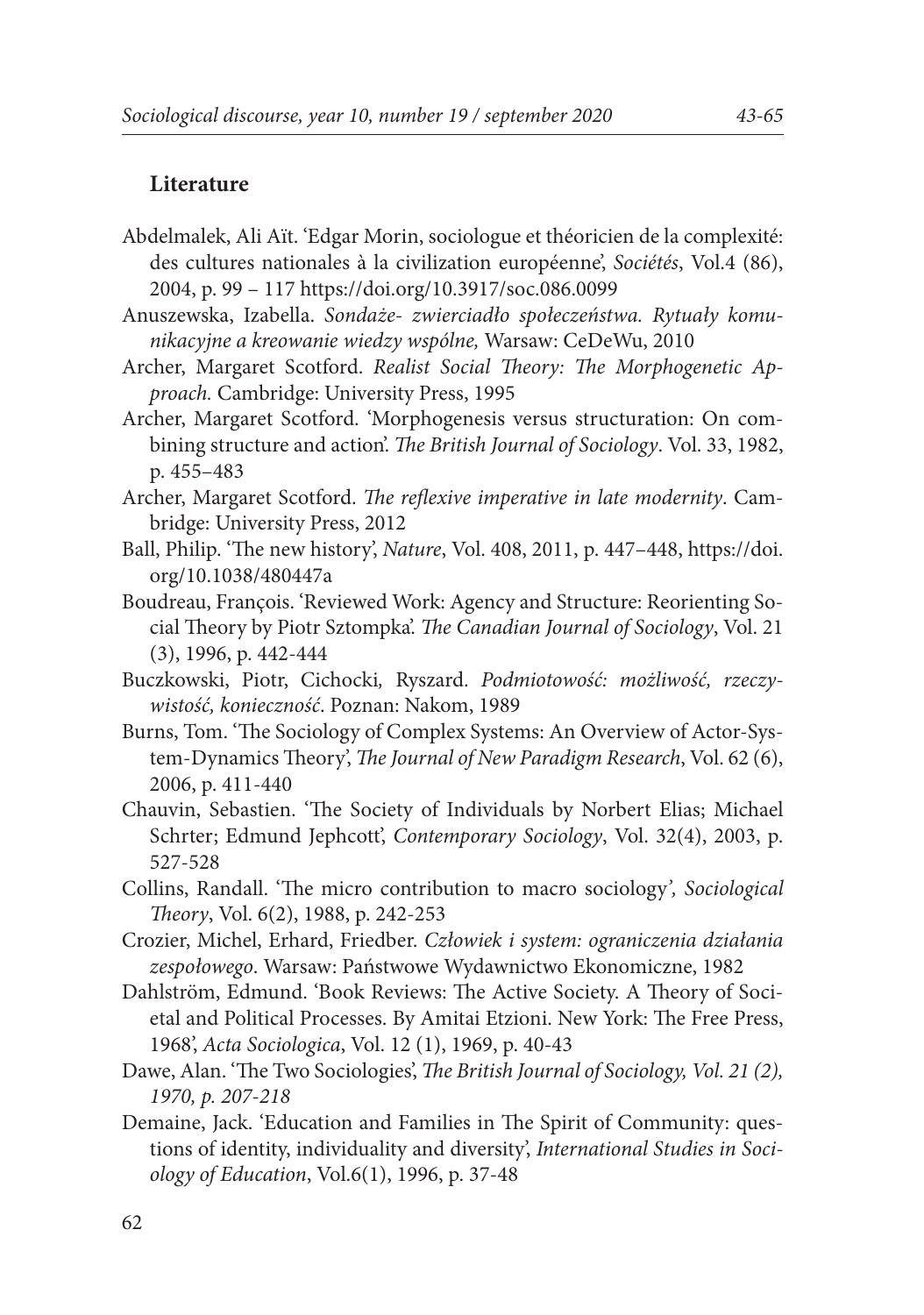- Elias, Norbert. 'Problems of Involvement and Detachment', *The British Journal of Sociology*, Vol. 7(3), 1956, p. 226-252
- Etzioni, Amitai. 'Communitarianism revisited', *Journal of Political Ideologies*, Vol. 19 (3),2014, p. 241–260
- Etzioni, Amitai. *Aktywne Społeczeństwo*. Cracow: Nomos, 2012
- Giddens, Anthony, Christopher, Pierson. *Conversations with Anthony Giddens – Making Sense of Modernity*. Cambridge: Polity Press,1998
- Giddens, Anthony. *The Constitution of Society: Outline of the Theory of Structuration*. Cambridge: Polity Press, 1984
- Goffman, Erving. 'The Interaction Order*'. American Sociological Association*, Vol. 48 (1), 1983
- Hitlin, Steven, Glen, Elder. 'Agency: An empirical model of an abstract concept'. *Advances in Life Course Research*, Vol. 11, 2006, p. 33–67
- Hrebinia, Lawrence G., Joyce, William F., 'Organizational Adaptation: Strategic Choice and Environmental Determinism'. *Administrative Science Quarterly*. Vol. 30 (3), 1985, p. 336-349
- Jeffrey C., Alexander. *Action and Its Environments. Toward a New Synthesis*. New York: Columbia University Press, 1988
- Jessop, Bob. 'Interpretive Sociology and the Dialectic of Structure and Agency'. *Theory Culture & Society.* Vol. 13(1), 1996, p. 119-128, DOI: 10.1177/026327696013001006
- Joas, Hans. 'Giddens' Theory of Structuration: Introductory Remarks on a Sociological Transformation of the Philosophy of Praxis'. *International Sociology.* Vol. 2 (1), 1987, p. 13-26
- Joosse, Paul. 'Becoming a God: Max Weber and the Social Construction of Charisma'. *Journal of Classical Sociology* , Vol. 14(3), 2014, p. 266-283
- Konarzewski, Krzysztof. *Między rewolucją a normalnością. Rzecz o alienacji politycznej na przełomie dekad*. Warsaw: PWN, 1999
- Kotchoubey, Boris. 'Human Consciousness: Where Is It From and What Is It for'. *Frontiers in Psychology*. Vol. 9, 2018, https://www.frontiersin.org/ articles/10.3389/fpsyg.2018.00567/full [20/07/2020]
- Krieken, Robert. 'The paradox of the 'two sociologies': Hobbes, Latour and the Constitution of modern social theory'. *Journal of Sociology*. Vol. 38(3), 2002, p. 255‐73 DOI: 10.1177/144078302128756651
- Mach, Bogdan. 'Jednostka, jako podmiot i przedmiot transformacji społecznej'. In: Witold Morawski (Ecs.). *Modernizacja Polski. Struktury, agencje, instytucje*. Warsaw: Wydawnictwo Akademickie, p. 357-381, 2010
- Macmillan, Ross. 'Constructing Adulthood': Agency and Subjectivity in the Transition to Adulthood". *Advances in Life Course Research.* Vol. 11, 2006, p. 3-29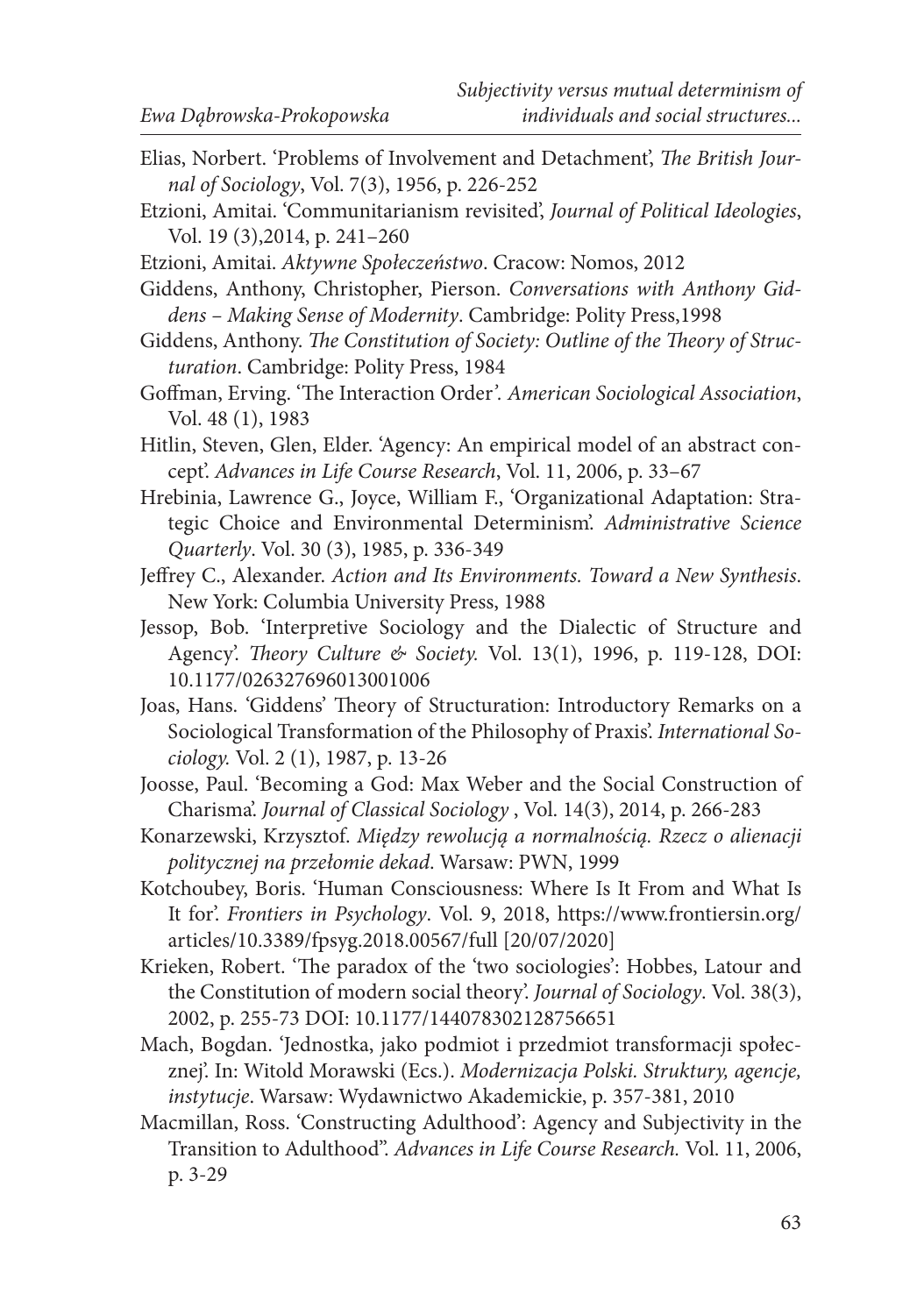- Marody, Mirosława. 'Sens zbiorowy a stabilność i zmiana ładu społecznego. *Kultura i Społeczeństwo*. Vol. 33(1), 1989, p. 51-70
- Mayrhofer, Wolfgang. 'Social systems theory as theoretical framework for Human Resource Management: Benediction or curse?'. *Management Revue*. Vol. 15,(2), 2009, p. 178-191
- Merton, Robert K. 'Social Structure and Anomie'. *American Sociological Review*. Vol. 3 (5), 1938, p. 672-682
- Möllering, Guido. 'The Trust/Control Duality: An Integrative Perspective on Positive Expectations of Others'. *International Sociology*. Vol. 20 (3), p. 283-305
- Mouzelis, Nicos. *Back to Sociological Theory: The Construction of Social Orders*. London: Macmillan, 1991
- Mouzelis, Nicos. *Modern and Postmodern Social Theorizing*, *Bridging the Divide*. Cambridge: University Press, 2008
- O' Neill, Barry. 'Risk Aversion in International Relations Theory', *International Studies Quarterly*, Vol. 45(4), 2001, p. 617 – 640
- Offer, John. 'Herbert Spencer, Sociological Theory, and the Professions'. *Frontiers in Sociology.* Vol. 4(77), 2019, p. 1-11
- Oppong, Seth. 'Between Bandura and Giddens: Structuration Theory in Social Psychological Research?'. *Psychological Thought*. 2014, Vol. 7(2), p. 111–123
- Porpora, Douglas. 'Four concepts of social structure'. In: Margaret Scotford Archer, Roy Bhaskar, Andrew Collier, Tony Lawson, Alan Norrie, A. (Eds.), *Critical realism: Essential readings*, London: Routledge, p. 339- 355,1998
- Reed, Michael. 'In praise of duality and dualism: Rethinking agency and structure in organisational analysis'. *Organization Studies*. Vol. 18(1), 1997, p. 21–42
- Reka, Albert, Barabási, Albert-Laszlo. 'Statistical mechanics of complex networks', *Reviews Modern Physics*. Vol.74 (1), 2002, p. 47-97
- Ritzer, George. Society in Action: The Theory of Social Becoming. By Piotr Sztompka. University of Chicago Press, 1991. *Social Forces*. Vol. 73 (2), 1994, p. 770–771
- Rocher, Guy*, Introduction à la sociologie générale, troisièm eédition*. Montreal: Hurtubise HMH, 1992
- Rooyen, Marlie van. 'Structure and agency in news translation: An application of Anthony Giddens' structuration theory'. *Southern African Linguistics and Applied Language Studies. Vol.* 31(4), 2013, p. 495-506
- Sawyer, Keith. 'Emergence in Sociology: Contemporary Philosophy of Mind and Some Implications for Sociological Theory'. *American Journal of Sociology*. Vol. 107(3), 2001, p. 551-585, DOI: 10.1086/338780